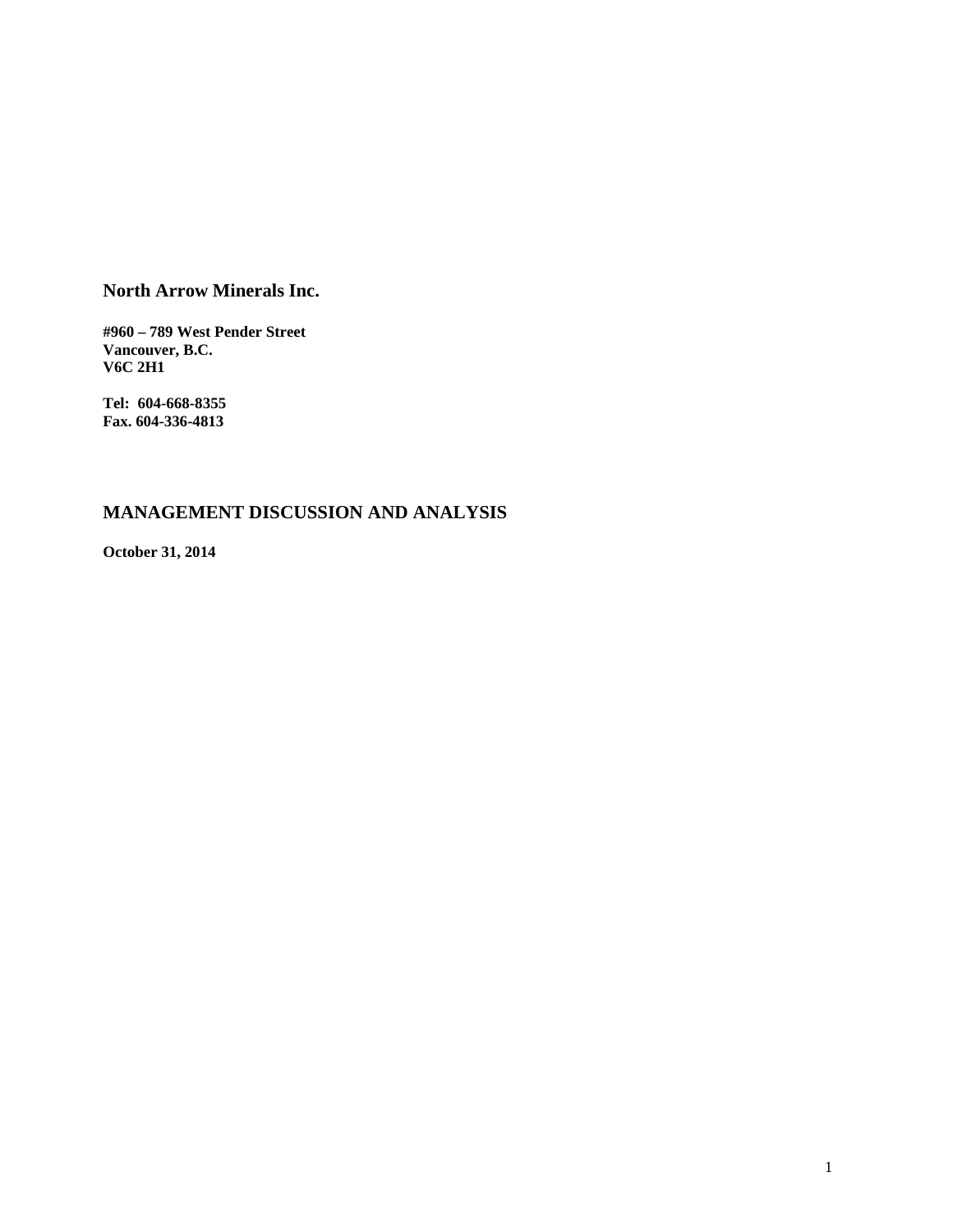# **Form 51-102 F1 North Arrow Minerals Inc. Management Discussion and Analysis ("MD&A) Containing Information up to and including December 16, 2014**

# **Description of Business**

North Arrow Minerals Inc. ("North Arrow" or the "Company") is a Canadian mineral exploration company focused on evaluating prospective diamond exploration properties in Canada. The Company's key diamond properties include the Qilalugaq (Nunavut), Pikoo (Saskatchewan), Lac de Gras (Northwest Territories), and Redemption (Northwest Territories) projects. Shares of the Company trade on the TSX Venture Exchange ("TSXV") under the symbol NAR.

The following discussion and analysis of the Company's financial condition and results of operations for the three and six months ended October 31, 2014 should be read in conjunction with the condensed interim unaudited financial statements of the Company for the three and six months ended October 31, 2014 and the audited financial statements of the Company for the years ended April 30, 2014 and April 30, 2013, together with the notes thereto. The MD&A supplements, but does not form part of the unaudited financial statements of the Company. These financial statements have been prepared in accordance with International Financial Reporting Standards ("IFRS).

Unless otherwise noted, all currency amounts are stated in Canadian dollars.

# **Forward-Looking Statements**

This document may contain "forward-looking statements" within the meaning of Canadian securities legislation and the United States Private Securities Litigation Reform Act of 1995. These forward-looking statements are made as of the date of this document and the Company does not intend, and does not assume any obligation, to update these forward-looking statements, except as required by law.

Forward-looking statements relate to future events or future performance and reflect management's expectations or beliefs regarding future events and include, but are not limited to, statements with respect to sources of and anticipated financing requirements, the estimation of mineral reserves and resources, the realization of mineral reserve estimates, the timing and amount of estimated future production, costs of production, capital expenditures, success of mining operations, environmental risks, unanticipated reclamation expenses, title disputes or claims and limitations on insurance coverage.

These forward-looking statements include, among others, statements with respect to the Company's objectives for the ensuing year, our medium and long-term goals, and strategies to achieve those objectives and goals, as well as statements with respect to our beliefs, plans, objectives, expectations, anticipations, estimates and intentions. The words "may," "could," "should," "would," "suspect," "outlook," "believe," "plan," "anticipate," "estimate," "expect," "intend," and words and expressions of similar import are intended to identify forward-looking statements. In particular, statements regarding the Company's future operations, future exploration and development activities or other development plans and estimated future financing requirements contain forward-looking statements.

All forward-looking statements and information are based on the Company's current beliefs as well as assumptions made by and information currently available to the Company concerning anticipated financial performance, business prospects, strategies, regulatory developments, development plans, exploration, development and mining activities and commitments. Although management considers these assumptions to be reasonable based on information currently available to it, they may prove to be incorrect.

By their very nature, forward-looking statements involve inherent risks and uncertainties, both general and specific, and risks exist that predictions, forecasts, projections and other forward-looking statements will not be achieved. We caution readers not to place undue reliance on these statements as a number of important factors could cause the actual results to differ materially from the beliefs, plans, objectives, expectations, anticipations, estimates and intentions expressed in such forward-looking statements.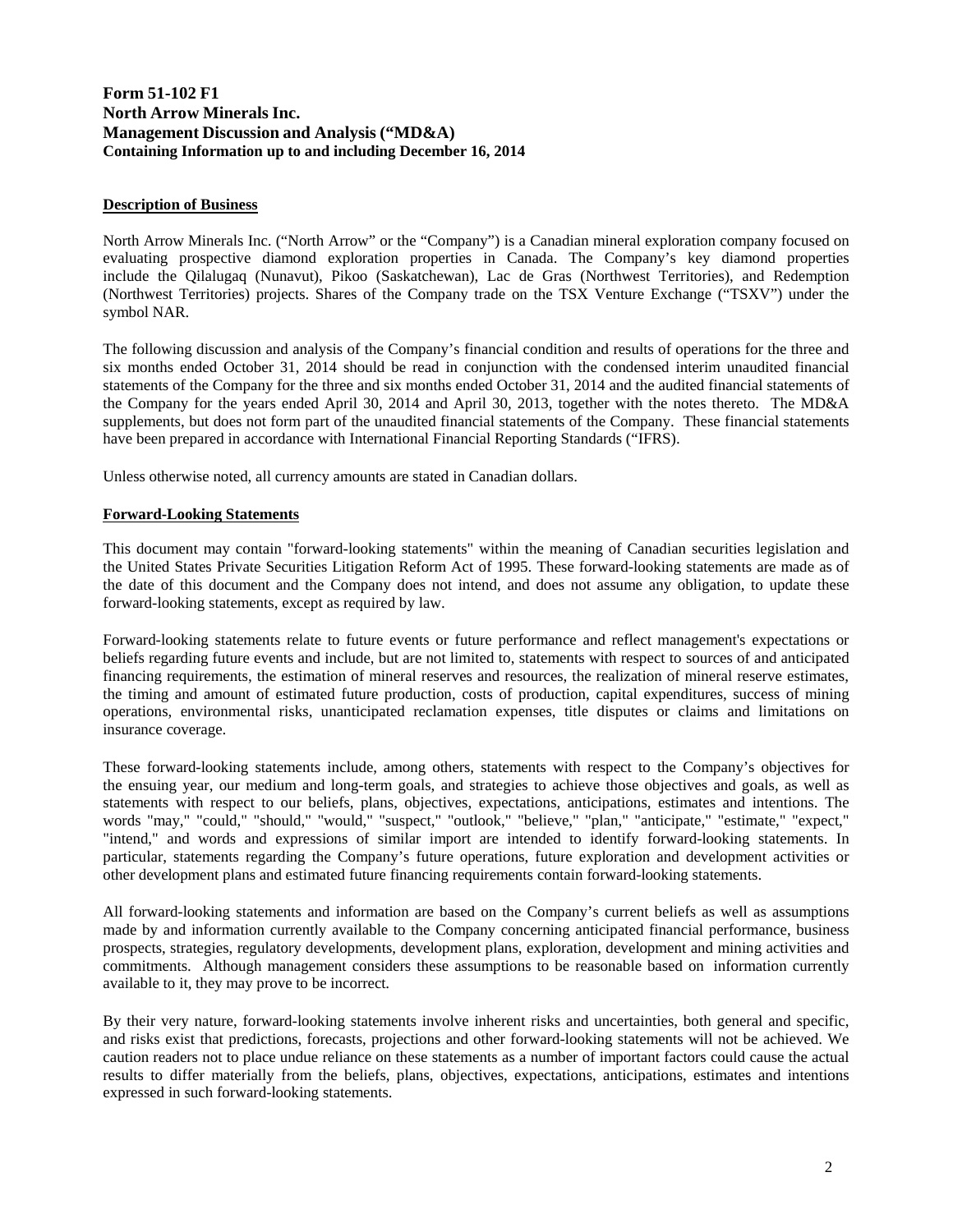These factors include, but are not limited to, developments in world financial and commodity markets, risks relating to fluctuations in the Canadian dollar and other currencies relative to the US dollar, changes in exploration plans due to exploration results and changing budget priorities of the Company or its joint venture partners, changes in project parameters as plans continue to be refined; possible variations in ore reserves, grade or recovery rates; accidents, labour disputes and other risks of the mining industry; delays in obtaining governmental approvals or financing, the effects of competition in the markets in which the Company operates, the impact of changes in the laws and regulations regulating mining exploration and development, judicial or regulatory judgments and legal proceedings, operational and infrastructure risks, and the Company's anticipation of and success in managing the foregoing risks. The Company cautions that the foregoing list of factors that may affect future results is not exhaustive. When relying on our forward-looking statements to make decisions with respect to the Company, investors and others should carefully consider the foregoing factors and other uncertainties and potential events. The Company does not undertake to update any forward-looking statement, whether written or oral, that may be made from time to time by the Company or on our behalf, except as required by law.

# **Highlights for the three and six months ended October 31, 2014 and subsequent events up to December 16, 2014**

# Qilalugaq project, NU

 On July 10, 2014 the Company announced that collection of a 1,500 tonne bulk sample from the Q1-4 kimberlite was underway at the Qilalugaq diamond project. On August 18, 2014 the Company announced completion of the sample collection and that 1,688 megabags of kimberlite had been delivered to the Company's laydown area in Repulse Bay in preparation for shipment south. The sample was subsequently loaded and shipped on the annual sealift that arrived in Repulse Bay in late August, off-loaded at the port facility in Montreal and delivered by truck to the processing laboratory in Thunder Bay, ON. On October 16, 2014 the Company announced that sample processing was underway. The bulk sample is expected to produce a diamond parcel weighing approximately 500 carats that will be used to provide an initial diamond valuation for the Q1-4 kimberlite.

#### Pikoo project, SK

 In September, 2014 the Company reported that initial processing of 441 till samples collected from the Pikoo Diamond Project in June 2014 defined new, discrete kimberlite indicator mineral trains within the property. An additional 119 till samples were collected during a follow up till sampling program in September, 2014. The new samples are currently being processed and are intended to fully define targets in advance of a winter 2015 drilling program.

A summary of the exploration activities for the Company follows, as well as a description of other corporate activities. These summaries include some discussion of management's future exploration plans. The reader is cautioned that actual results, performance or achievements may be materially different from those implied or expressed in these statements. The Company's exploration programs are subject to change from time to time, based on the analysis of results and changing corporate priorities, exploration targets and funding consideration.

### **Exploration Projects Overview**

An overview of the exploration activities for the Company follows. For additional details the reader is referred to the Company's continuous disclosure documents available on SEDAR (www.sedar.com).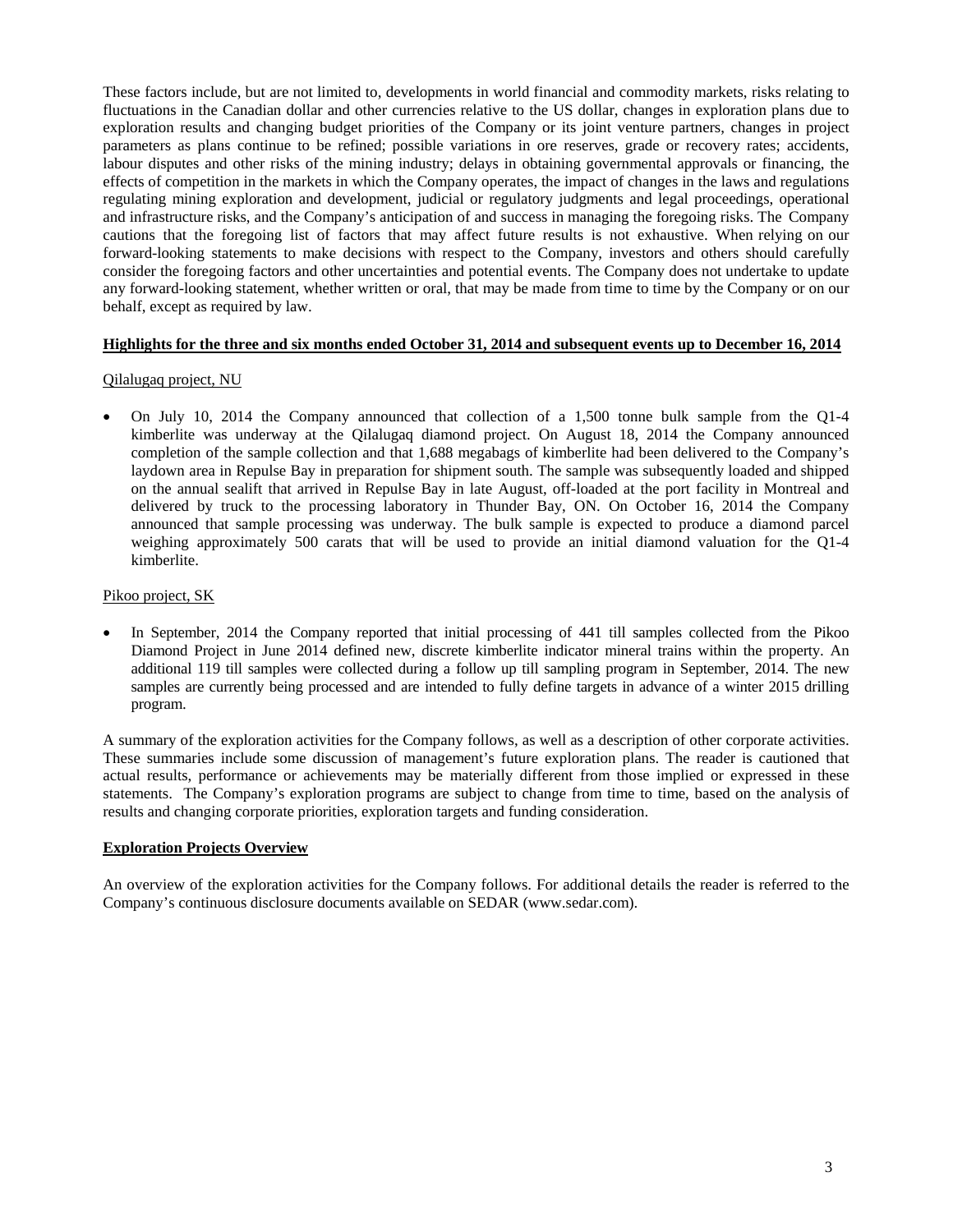# **EXPLORATION AND EVALUATION ASSETS**

|                                          | <b>Expended</b><br><b>During</b> |                | <b>Write-offs</b><br><b>During</b><br>the | October                  | 31,             |            |
|------------------------------------------|----------------------------------|----------------|-------------------------------------------|--------------------------|-----------------|------------|
|                                          |                                  | April 30, 2014 | the Period                                | Period                   | 2014            |            |
| <b>Diamond Properties</b>                |                                  |                |                                           |                          |                 |            |
| Lac de Gras, Canada                      |                                  |                |                                           |                          |                 |            |
| <b>Exploration</b> costs                 |                                  | 235,404        |                                           |                          |                 | 235,404    |
| Acquisition and tenure costs             |                                  | 277,918        |                                           |                          |                 | 277,918    |
| Geological, data collection and assays   |                                  | 153,559        |                                           |                          |                 | 153,559    |
| Office and salaries                      |                                  | 134,040        |                                           |                          |                 | 134,040    |
|                                          |                                  | 800,921        | $\overline{\phantom{a}}$                  | $\blacksquare$           |                 | 800,921    |
| Pikoo, Canada                            |                                  |                |                                           |                          |                 |            |
| <b>Exploration</b> costs                 |                                  | 302,574        | 127,628                                   |                          |                 | 430,202    |
| Drilling                                 |                                  | 602,315        |                                           |                          |                 | 602,315    |
| Acquisition and tenure costs             |                                  | 7,453          | 5,815                                     |                          |                 | 13,268     |
| Geological, data collection and assays   |                                  | 72,852         | 617,734                                   |                          |                 | 690,586    |
| Office and salaries                      |                                  | 120,144        | 138,553                                   |                          |                 | 258,697    |
| Contributions from joint-venture partner |                                  |                | (194, 414)                                |                          |                 | (194, 414) |
|                                          |                                  | 1,105,338      | 695,316                                   | $\overline{\phantom{a}}$ |                 | 1,800,654  |
| Timiskaming, Canada                      |                                  |                |                                           |                          |                 |            |
| <b>Exploration</b> costs                 |                                  | 4,638          |                                           |                          |                 | 4,638      |
| Drilling                                 |                                  | 94,389         |                                           |                          |                 | 94,389     |
| Acquisition and tenure costs             |                                  | 326,757        |                                           |                          |                 | 326,757    |
| Geological, data collection and assays   |                                  | 19,560         | 48,957                                    |                          |                 | 68,517     |
| Office and salaries                      |                                  | 6,542          | 5,682                                     |                          |                 | 12,224     |
| Contributions from joint-venture partner |                                  |                | (11,908)                                  |                          |                 | (11,908)   |
|                                          |                                  | 451,886        | 42,731                                    | $\overline{\phantom{a}}$ |                 | 494,617    |
| Qilalugaq, Canada                        |                                  |                |                                           |                          |                 |            |
| <b>Exploration</b> costs                 |                                  | 87,641         | 119,857                                   |                          |                 | 207,498    |
| Acquisition and tenure costs             |                                  | 24,623         | 36,056                                    |                          |                 | 60,679     |
| Geological, data collection and assays   |                                  | 84,069         | 2,097,750                                 |                          |                 | 2,181,819  |
| Office and salaries                      |                                  | 41,058         | 143,357                                   | $\overline{a}$           |                 | 184,415    |
|                                          |                                  | 237,391        | 2,397,020                                 | $\overline{\phantom{a}}$ |                 | 2,634,411  |
| Luxx, Canada                             |                                  |                |                                           |                          |                 |            |
| <b>Exploration</b> costs                 |                                  | 38,370         | 2,389                                     |                          |                 | 40,759     |
| Acquisition and tenure costs             |                                  | 135,028        | 1,140                                     |                          |                 | 136,168    |
| Geological, data collection and assays   |                                  | 104,191        | 13,444                                    |                          |                 | 117,635    |
| Office and salaries                      |                                  | 26,824         | 8,477                                     | $\overline{\phantom{a}}$ |                 | 35,301     |
|                                          |                                  | 304,413        | 25,450                                    | $\overline{\phantom{a}}$ |                 | 329,863    |
| Mel, Canada                              |                                  |                |                                           |                          |                 |            |
| <b>Exploration</b> costs                 |                                  | 7,961          |                                           |                          |                 | 7,961      |
| Acquisition and tenure costs             |                                  | 126,772        | 1,700                                     |                          |                 | 128,472    |
| Geological, data collection and assays   |                                  | 126,012        | 17,455                                    |                          |                 | 143,467    |
| Office and salaries                      |                                  | 13,140         | 3,728                                     |                          |                 | 16,868     |
|                                          |                                  | 273,885        | 22,883                                    |                          |                 | 296,768    |
| Redemption, Canada                       |                                  |                |                                           |                          |                 |            |
| <b>Exploration</b> costs                 |                                  | 3,879          | 126,773                                   |                          |                 | 130,652    |
| Drilling                                 |                                  |                | 124,964                                   |                          |                 | 124,964    |
| Acquisition and tenure costs             |                                  | 39,651         | 10,281                                    |                          |                 | 49,932     |
| Geological, data collection and assays   |                                  | 1,031,914      | 317,613                                   |                          |                 | 1,349,527  |
| Office and salaries                      |                                  | 101,631        | 58,584                                    |                          |                 | 160,215    |
| Recoveries                               |                                  |                | (42,500)                                  |                          |                 | (42,500)   |
|                                          |                                  | 1,177,075      | 595,715                                   | $\overline{\phantom{a}}$ |                 | 1,772,790  |
| <b>TOTAL</b>                             | \$                               | 4,350,909      | \$3,779,115                               | \$                       | $\overline{\$}$ | 8,130,024  |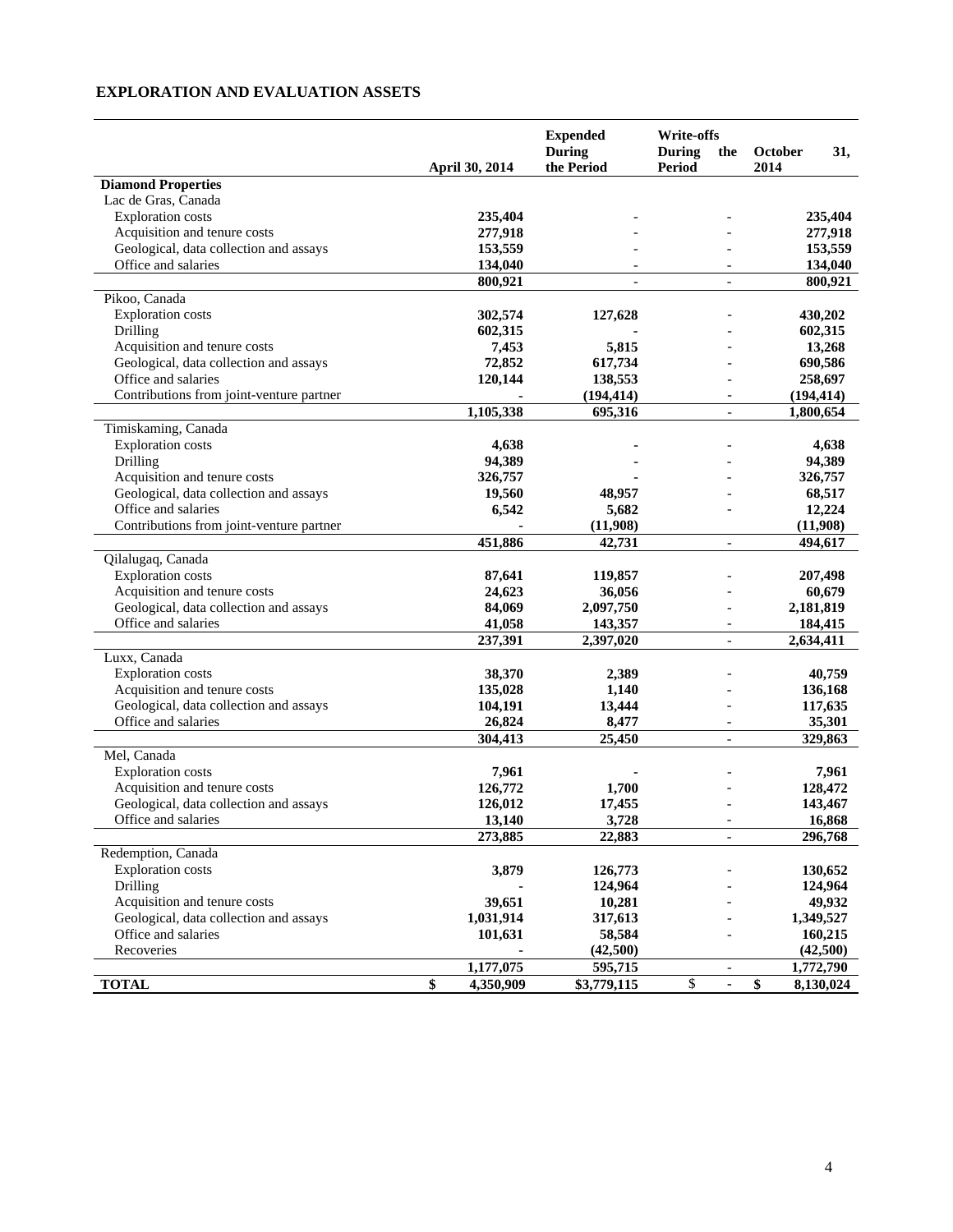Unless otherwise stated below, the Company's Canadian exploration activities are conducted under the supervision of Kenneth Armstrong, P.Geo. (ON), President and CEO of the Company.

# **Diamond Projects**

### Qilalugaq, Pikoo and Timiskaming Diamond Projects, Canada

On March 14, 2013, the Company entered into an assignment agreement with 0954506 B.C. Ltd. ("BCCo") under which BCCo agreed to assign and transfer to the Company all of BCCo's interest and obligations in separate option agreements to earn an 80% interest in the Timiskaming, Pikoo and Qilalugaq diamond projects. At that time, Stornoway Diamond Corporation held a 100% interest in all three projects and had granted BCCo options to acquire the 80% interests in the projects. BCCo is a private company controlled by Eira M. Thomas. Ms. Thomas is the daughter of D. Grenville Thomas, Chairman and a director of the Company.

On April 29, 2013 the Company announced the closing of the assignment agreement including the payment to BCCo of \$20,000 and the issuance to BCCo of 500,000 transferrable share purchase warrants. Each share purchase warrant entitles the holder to acquire one common share of the Company at a price of \$0.25 for a period of five years. The warrants became exercisable when the Company exercised the option to earn an interest in the Timiskaming project (see below).

With closure of the assignment, the Company retained options to earn an 80% interest in each of the Qilalugaq, Pikoo (since exercised, see below) and Timiskaming (since exercised, see below) diamond properties by completing exploration work programs (each an "option work program") on each of the projects. If the Company completes an option work program and provides notice to Stornoway of its intent to vest an 80% interest in a project, Stornoway will have a one-time right (the "Back-in Right") to buy-back an additional 20% interest in the project by paying to the Company an amount equal to three times the costs incurred in connection with the applicable option work program. Upon earn-in by the Company in a project, the Company and Stornoway will form a joint venture for the purpose of further exploration of the project, and the interests would be 80% to the Company and 20% to Stornoway, unless Stornoway exercises the Back-In Right, in which case the interest would be 60% to the Company and 40% to Stornoway.

Details on the status of the option agreement for each project, as well as technical details for each project, are provided below.

#### Qilalugaq diamond project, Nunavut

The Qilalugaq diamond project is located near the community of Repulse Bay (Naujaat), Nunavut. The property was originally staked by BHP Billiton Diamonds Inc. and subsequently optioned by Stornoway in 2006. Stornoway acquired a 100% interest in the project in 2010. The project is subject to a 3% net smelter returns royalty on metals produced and a 3% gross-overriding royalty on the sale of industrial minerals, including diamonds. A total of eight kimberlite pipes (Q1-4, A34, A42, A59, A76, A94, A97 and A152) have been identified within the Qilalugaq diamond project as well as a number of laterally extensive kimberlite dyke systems.

The 12.5 hectare Q1-4 kimberlite is the largest kimberlite pipe in the eastern Canadian Arctic. On May 15, 2013 the Company confirmed an Inferred Mineral Resource at Q1-4 estimated to be 26.1 million carats from 48.8 million tonnes total content of kimberlite with an average +1 DTC (approximately +0.85mm) total diamond content of 53.6 carats per hundred tonnes (cpht) extending from surface to a depth of 205m. Additional resource upside in the form of a target for further exploration was estimated at between 7.9 to 9.3 million carats of diamonds from 14.1 to 16.6 million tonnes total content of kimberlite with an average +1 DTC total diamond content of 56.1 cpht, extending from 205m depth to 305m depth. The mineral resource estimate comprised the integration of kimberlite volumes, density, petrology and diamond content-data obtained from 5,133 m of diamond drilling, 2,714 m of reverse circulation (RC) drilling, 2.9 tonnes of samples submitted for microdiamond analysis, 257.7 tonnes of samples submitted for macrodiamond sampling with 59.2 carats of diamonds (2,054 stones) recovered from RC drilling, 7.5 carats of diamonds (205 stones) recovered from surface trenching and 2.36 carats of diamonds (69 stones) recovered from HQ diameter diamond drilling.

Mineral resources that are not mineral reserves do not have demonstrated economic viability. The potential quantity and grade of a target for further exploration referred to above is conceptual in nature, there has been insufficient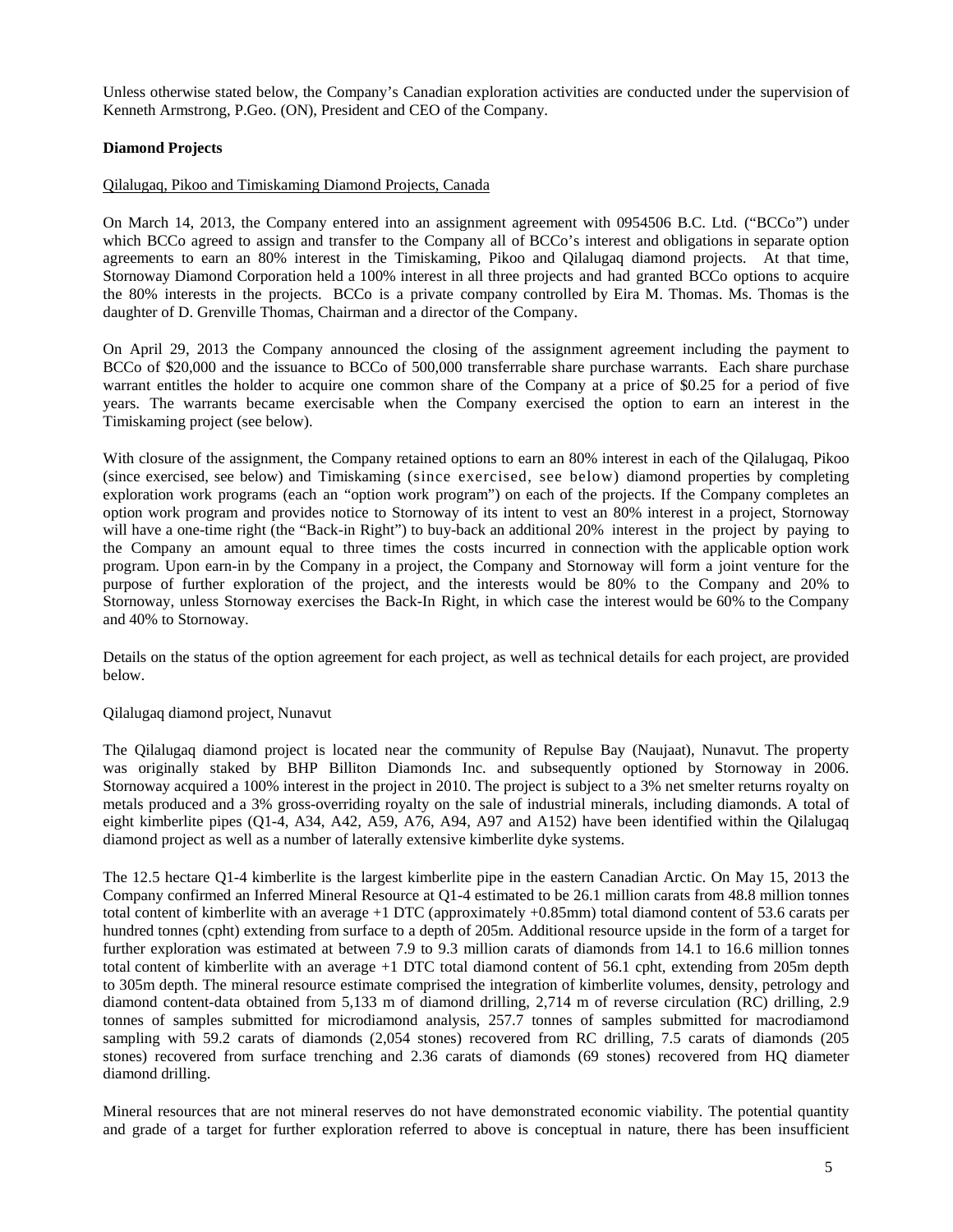exploration to define a mineral resource, and it is uncertain whether further exploration will result in the target being delineated as a mineral resource.

The Company has the option to earn an 80% interest in the Qilalugaq project by completing an option work program that includes the collection of a 1,000 tonne bulk sample from the Q1-4 kimberlite for the purpose of recovering a large enough parcel of diamonds (approximately 500 carats) to better determine diamond content, size distribution, diamond parcel value, and to establish whether or not coloured diamonds persist into the larger diamond sizes. The option work program must be completed within two years of receipt of the required land use permit and, in any event must be completed no later than January 2018.

During the period ended October 31, 2014, the Company completed a 1,500 t bulk sampling program on the Q1-4 kimberlite. The sample was collected during July and August 2014 by surface trenching of an area of Q1-4 where there is limited  $(\langle 1m \rangle)$  overburden cover. In 2007, Stornoway collected (from hand dug pits) a 20.3 tonne sample from this same area and recovered 6.1 carats of diamonds for a sample grade of 30 cpht.

On August 18, the Company reported that sample collection was complete, with 1,688 megabags of kimberlite weighing in excess of 1,500 t having been delivered to the Company's sample laydown site in Repulse Bay. The sample was subsequently loaded onto the annual sealift and delivered to a shipping facility in Montreal on September 21. The sample bags were then trucked to the processing laboratory in Thunder Bay. The sample is initially being processed through a dense media separation (DMS) plant and the resultant concentrate will be further upgraded at Stornoway's diamond sorting facility in North Vancouver. Sample processing is expected to be completed in March 2014.

Funds received from the October 2013 and February 2014 financings are being used to conduct the sampling program, including sample collection, shipping and processing, with an estimated budget of \$3.7 million. The collection and shipment of the sample was completed on budget.

#### Pikoo diamond project, Saskatchewan

The Pikoo diamond project consists of 33,374 hectares of mineral claims located approximately 140 km east of La Ronge, Saskatchewan. An all-season road to the community of Deschambault Lake comes to within 6 km of the project's southern boundary. During the summer of 2013 the Company completed an initial ten hole (2,002 m) exploration drilling program at the Pikoo project. Hypabyssal kimberlite was intersected in nine of the ten drill holes, confirming the presence of a new kimberlite field in this region.

The most significant discovery of the drilling program was in the South Pikoo area where target PK150 was tested by three drill holes. In November, 2013 the Company announced microdiamond results for a 209.7 kg samples from the PK150 kimberlite. The sample returned a total of 745 diamonds larger than the 0.106 mm sieve size, including 23 diamonds larger than the 0.85 mm sieve size. The total weight of the +0.85 mm diamonds recovered from the sample was 0.2815 carats and over 95% of the diamonds are described as intact, white octahedrons and aggregates. A full summary of the diamond results from PK150 can be found in the Company's MD&A for the Year ended April 30, 2014.

Management considers the recovery of such relatively high counts of +0.85 mm diamonds from the first kimberlite discovered at the Pikoo project to be an exceptional result and establishes Pikoo and the northern Sask Craton as a new diamond district in Canada.

The 2013 Pikoo exploration program was funded by the Company and fulfilled the Company's obligations under a March 2013 option agreement to earn an 80% interest in the Pikoo project from Stornoway. As such, on November 18, 2013 the Company delivered to Stornoway official notice that it had vested at an 80% interest in the project, subject to a one time back-in right held by Stornoway. On January 17, 2014, Stornoway notified the Company that Stornoway had elected not to exercise its back-in right. As a result, ongoing exploration and evaluation of the project is subject to an 80%/20% (North Arrow/Stornoway) participating joint venture.

In July 2014, the Pikoo joint venture completed a till sampling program designed to identify and better define additional kimberlite indicator mineral ("KIM") trains within the project. A total of 441 till samples were collected over a 4 week program. Preliminary, visual picking results have been received for these samples and new, discrete KIM trains have been defined. A follow up till sampling program was completed during September 2014 to better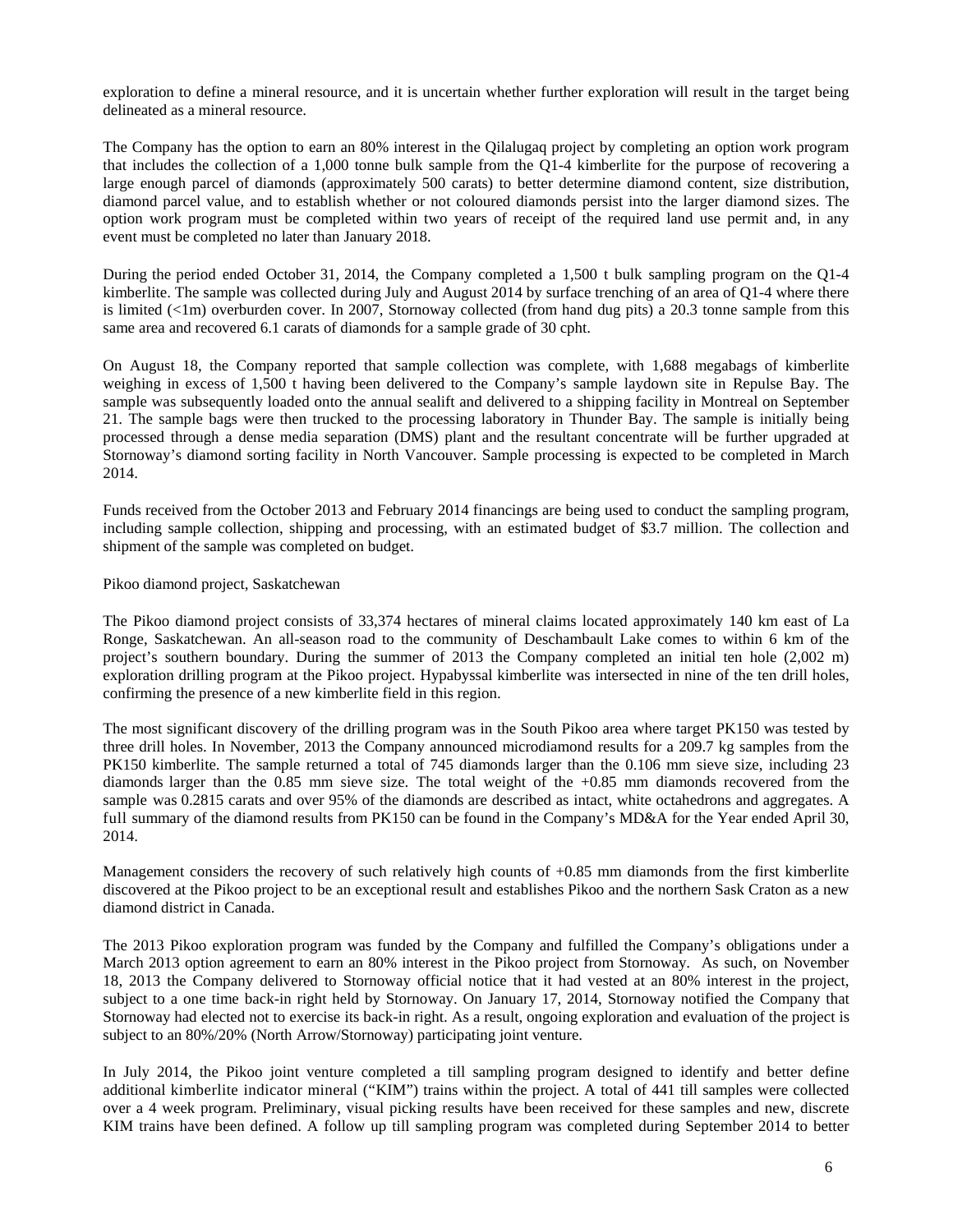define the new KIM trains and prepare targets for drill testing as part of a winter 2015 drilling program. Including this follow up sampling program, the calendar 2014 Pikoo project expenditures are estimated at \$1,100,000 including sample processing costs and contingencies, of which the Company's portion is approximately \$880,000.

Timiskaming diamond project, Ontario/Quebec

The Timiskaming diamond project is located in the Cobalt-New Liskeard-Elk Lake-Notre Dame du Nord (Ville Marie) region of northeastern Ontario and northwestern Quebec. Between 1995 and 2012, Stornoway and its predecessor companies conducted comprehensive diamond exploration programs within the project area resulting in the discovery of nine kimberlites. Six of these kimberlites (95-1, 96-1, SC-118, KL-01, KL-22, and Baby) are part of the project. During the year ended April 30, 2014 the Company exercised its option to earn an 80% interest in the Timiskaming diamond project by completing the option work program required under the agreement with Stornoway.

During the period ended October 31, 2014 the Company completed a program to evaluate four of the seven kimberlites that form part of the Timiskaming Project. The program used approximately 3,300 kg of archived drill core from the 95-1, 96-1, Baby and SC-118 kimberlites to complete a comprehensive evaluation of the mineral chemistry of each kimberlite, and to evaluate their potential to host a coarse diamond population. The diamond evaluation consisted of processing a series of micro-DMS samples for the recovery of +0.3 mm diamonds. No diamonds were recovered from these samples. The mineral chemistry work completed as part of this program will be used to complement the extensive project database and allow for interpretation of locally anomalous till sample results in the vicinity of the kimberlites and evaluation of untested drill targets in these areas. Surficial sediment sampling and geophysical data from the Timiskaming diamond project suggest additional undiscovered kimberlites may be located within the project area.

# Redemption Diamond Project, Northwest Territories

In July 2013 the Company entered into an agreement with Arctic Star Exploration Corp. under which Arctic Star has granted the Company an option to earn a 55% interest in the Redemption diamond project in the Lac de Gras region of the Northwest Territories. On July 11, 2014, the Company and Arctic Star signed an addendum to the option agreement under which the project area was expanded to include three additional mineral claims and one mining lease.

The Redemption project is located within the Lac de Gras diamond district, approximately 32 km southwest of, and 47 km to the west of the Ekati and Diavik diamond mines, respectively. The project benefits from an extensive database of previous exploration work by Arctic Star and others, including airborne and ground geophysical surveys, till geochemical sampling and a limited amount of drilling. Importantly, the project covers the interpreted up ice termination of the South Coppermine kimberlite indicator mineral train. The South Coppermine KIM train was extensively explored by Arctic Star between 2004 and 2010 and is defined by a full suite of kimberlite indicator minerals including pyrope garnets, high-magnesium ilmenites, chrome diopsides, chromite and eclogitic garnets. These indicator minerals exhibit compositions that are typical of minerals found within diamond bearing kimberlites. A number of the indicator minerals have been described as having angular shapes, soft alteration coats and in some cases are attached to kimberlite; textural characteristics that are interpreted to indicate the minerals have not travelled far from their bedrock source.

In April 2014 the Company conducted a ground geophysical program designed to confirm and better define priority targets identified from 2013 airborne geophysical, bathymetry and till sampling programs on the property. Surveys were completed over a total of twenty-one grids, covering approximately 40 individual targets. An emphasis was placed on surveying targets that are well located with respect to the up ice termination of the South Coppermine KIM train.

During July and August 2014 the Company conducted an 800 m drilling program that tested seven targets located in the central part of the property near the up ice termination of the South Coppermine KIM train. The targets were identified based on results of a detailed data compilation and new airborne and ground geophysical surveys. On August 18, 2014 the Company announced that the drilling program did not encounter a bedrock kimberlite source for the South Coppermine KIM train. Drill hole 14-RED23-08 (Az. 180 degrees; dip -60 degrees) tested a linear gravity low and encountered predominantly fresh to weakly altered granite that included a moderately to strongly fractured fault zone from 89.9 m to 99.7 m downhole. This fault zone contained intervals of dull green clay gouge. This clay gouge was submitted for kimberlite indicator mineral analyses however no indicator minerals were recovered from this material.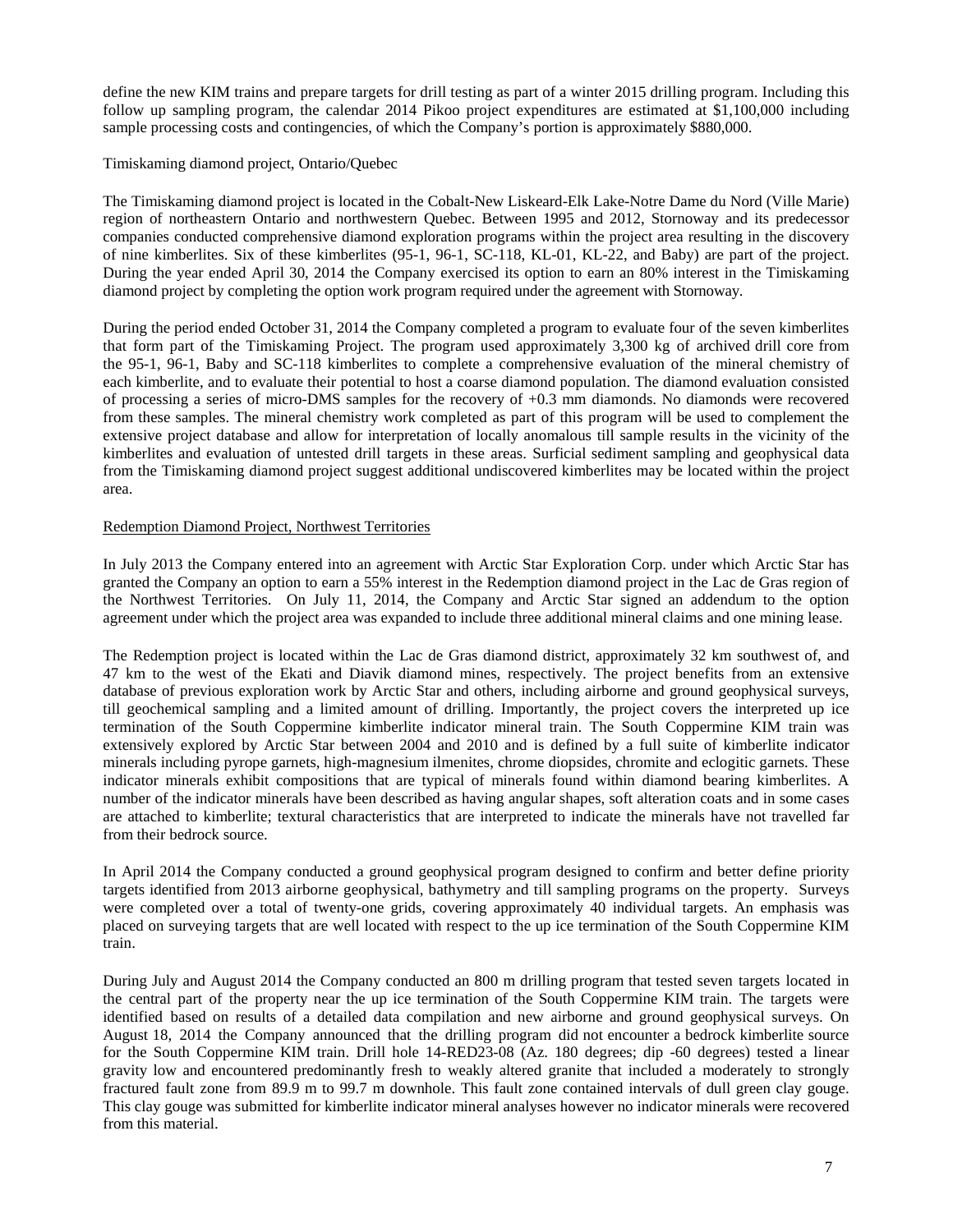While disappointing that kimberlite was not encountered during the drilling program, management still considers the property to be prospective for the discovery of a bedrock source to the South Coppermine KIM train. Work moving forward will include a re-evaluation of the project database to identify and rank remaining targets in advance of future drilling as well as a study of the glacial till cover in the project area.

Under the terms of the July 2013 option agreement with Arctic Star, the Company can earn a 55% interest in the Redemption project by incurring \$5 million in exploration expenditures prior to July 1, 2017, including a firm commitment to spend \$1,000,000 prior to July 1, 2014 (completed).

# Lac de Gras Diamond Project – Northwest Territories

The Lac de Gras Diamond project forms a very large, contiguous block of mineral claims and mining leases located within the Lac de Gras diamondiferous kimberlite field in Canada's Northwest Territories, home to some of the richest diamond deposits in the world. The project area directly adjoins the mineral leases that host the Diavik diamond mine, located 10 km to the north. The Ekati diamond mine is located within 40 km to the northwest. The trend line defined by Diavik's mine project kimberlites runs directly through the centre of the project, while trend line defined by Ekati's mine project kimberlites crosses the western portion of the project.

The Lac de Gras project originally consisted of 81,500 acres of mining leases and mineral claims and was subject to a 50-50 joint venture with Dr. Chris Jennings who subsequently assigned his interest to Springbok Holdings Inc. ("Springbok"). The North Arrow / Springbok property is contiguous with a 226,000 acre block of claims held by Dominion Diamond Corporation (formerly Harry Winston Diamond Mines Ltd.). Under the terms of an option agreement announced on September  $6<sup>th</sup>$  2011, the Company, Springbok and Dominion agreed to amalgamate the two properties to form a "Joint Venture Property" totaling over 307,000 acres. Dominion maintains an option to earn a 55% interest in the Joint Venture Property by funding \$5,000,000 in exploration expenditures over a five year period. Upon exercising the option, a joint venture will be formed in which Dominion will hold a 55% interest and the Company and Springbok will equally share a 45% interest in the entire 307,000 acre Joint Venture Property.

On October 24, 2012, the Company entered into an agreement with Springbok to acquire Springbok's 50% interest in the LDG/GT Property (the "Springbok Interests"). The Springbok Interests include the right to obtain a 22.5% interest in the Joint Venture Property, subject to the terms and conditions of the option agreement among Springbok, the Company and Dominion. On April 29, 2013 the Company announced it had closed the acquisition of the Springbok Interests for consideration consisting of 1,000,000 post-consolidation common shares of the Company. As additional consideration, in the event that Dominion exercises its option and earns 55% interest in the Joint Venture Property and the Company subsequently incurs \$2 million in joint venture expenditures on the Joint Venture Property, the Company will issue to Springbok that number of common shares of the Company having a value of \$1 million.

No exploration work was completed on the property during calendar 2014. During the period ended October 31, 2014 Dominion informally indicated to the Company that Dominion had incurred in excess of \$5 million in exploration expenditures on the Lac de Gras Property. The Company is waiting on a final accounting of the exploration expenditures incurred during the option period and is working with Dominion to finalize a formal joint venture agreement intended to govern the further exploration and evaluation of the property. An exploration program and budget for calendar 2015 has not been presented to the Company by Dominion.

#### Mel Diamond Project - Nunavut

The Company currently maintains a 100% interest in the Mel diamond project, Nunavut. The project was acquired to cover unexplained kimberlite indicator mineral trains identified from public datasets and consists of approximately 183,000 acres on the Melville peninsula, approximately 140 km south of the community of Hall Beach and 210 km northeast of the community of Repulse Bay which is also the location of the Company's Qilalugaq diamond project. The property is located within 10 km of tidewater and hosts two unsourced KIM trains defined from over 500 till samples recorded in public assessment files. The mineral trains are composed of pyrope and eclogitic garnets, as well as ilmenite. A review of the mineral chemistry associated with the KIM trains indicates the compositions of the KIMs are consistent with derivation from a mantle-derived kimberlitic source.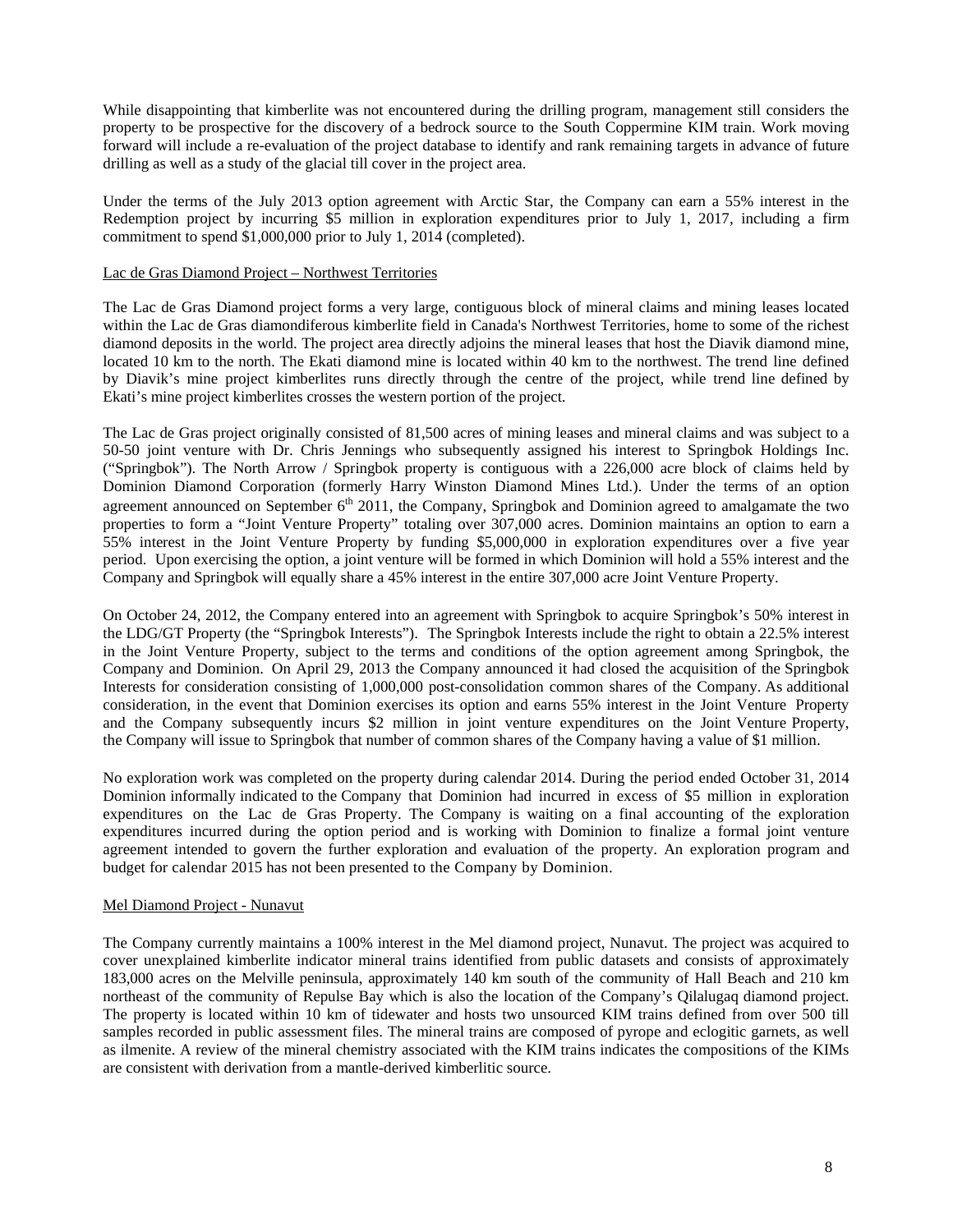Limited till sampling was completed on the property during July and August 2014. Forty seven till and stream samples were collected during a total of three days of work completed in conjunction with the bulk sampling program at the Company's Qilalugaq diamond project. Results from the 2014 samples are expected in early 2015.

The Mel project was acquired in 2013 subject to a purchase and sale agreement with Anglo Celtic Exploration Ltd., a private company controlled by D. Grenville Thomas, a director of the Company. Under the terms of the agreement, the Company acquired a 100% interest in the property in consideration of a 1% gross overriding royalty. The Company retains the right to buy back half of the royalty (0.5%) for \$1 million at any time. The Company also issued to Anglo Celtic 250,000 transferrable share purchase warrants. Each warrant entitles the holder to acquire one common share of the Company at a price of 65 cents for a period of five years from the closing date of the purchase and sale.

# Luxx Diamond Project - Nunavut

The Company currently maintains a 100% interest in the Luxx diamond project, Nunavut. The project was acquired to cover unexplained KIM trains identified from public datasets and consists of approximately 100,000 acres on the tidewater of Chesterfield Inlet, approximately 60 km from the community of Chesterfield Inlet and 100 km north of the community of Rankin Inlet. The project includes at least one, and possibly three KIM trains defined from over 350 till samples in public assessment records. The trains are located within 20 km of the Churchill kimberlite cluster, and include samples containing hundreds of garnets and ilmenites at the head of the train that is well cut-off by a series of barren till samples.

A two day follow up exploration program was completed in August 2014 including ground truthing of high priority targets as well as the collection of seventeen till samples. Results from the 2014 sampling program are expected in early 2015.

The Luxx project was acquired in 2013 subject to a purchase and sale agreement with Anglo Celtic Exploration Ltd., a private company controlled by D. Grenville Thomas, a director of the Company. Under the terms of the agreement, the Company acquired a 100% interest in the property in consideration of a 1% gross overriding royalty. The Company retains the right to buy back half of the royalty (0.5%) for \$1 million at any time. The Company also issued to Anglo Celtic 250,000 transferrable share purchase warrants. Each warrant will entitle the holder to acquire one common share of the Company at a price of 65 cents for a period of five years from the closing date of the purchase and sale.

# **Other Exploration Properties**

The Company maintains an interest in a number of non-material gold, base metal and lithium projects in the Northwest Territories and Nunavut. The Company continues to pursue opportunities to see these properties further evaluated, however, has no plans to fund or conduct exploration of these properties on its own.

# **FINANCIAL CONDITION, LIQUIDITY, CAPITAL RESOURCES, OPERATIONS AND FINANCIAL RESULTS**

# **Overall performance**

|                      | October 31, 2014 | April 30, 2014 | April 30, 2013 |
|----------------------|------------------|----------------|----------------|
|                      |                  |                |                |
| Current assets       | \$ 5,417,598     | \$9,467,652    | \$2,919,741    |
| Non-current assets   | 8,224,081        | 4,445,606      | 1,069,380      |
| Liabilities          | (486,169)        | (381,512)      | (334, 810)     |
|                      |                  |                |                |
| Shareholders' equity | \$13,155,510     | \$13,531,746   | \$3,654,311    |

During the second quarter of fiscal 2015, the Company focused its efforts on the exploration of its Qilalugaq, Redemption and Pikoo properties using funds raised in fiscal 2014.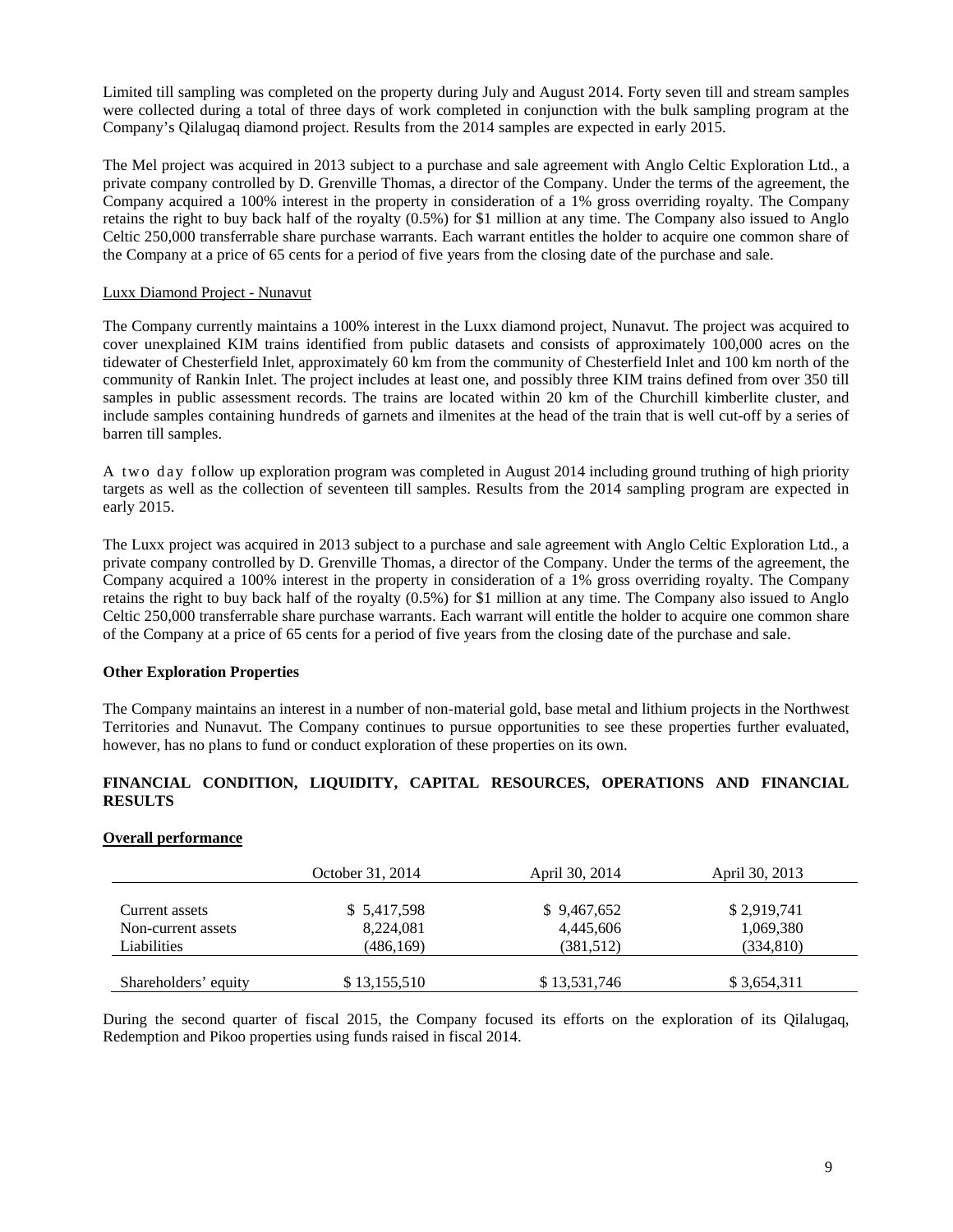# **Results of Operations**

During the three and six months ended October 31, 2014 (the "current quarter and current period"), the Company recorded net losses of \$387,055 or \$0.01 per share and \$787,995 or \$0.02 per share respectively. This is compared with net losses of \$262,264 or \$0.01 per share and \$597,574 or \$0.02 per share respectively for the three and six months ended October 31, 2013 (the "comparative quarter and comparative period"). The largest component of the loss for current period is a \$412,584 (comparative period - \$375,563) share based compensation charge. Share-based compensation charges are non-cash expenditures calculated to charge earnings for options granted and vested during the period.

Expenses for the current quarter were \$409,820 (comparative quarter - \$266,694) an increase of \$143,126 from the comparative quarter of which \$223,130 (comparative quarter - \$153,422) was related to share-based compensation costs. During fiscal 2015, the Company has increasingly been involved in exploring and administering its exploration properties and promoting the Company which has resulted in increased costs.

Expenses for the current period were \$830,893 (comparative period - \$609,328) an increase of \$221,565 from the comparative period of which \$412,584 (comparative period - \$375,563) was related to share-based compensation and \$164,517 (comparative period - \$70,247) was related to salaries and wages. During fiscal 2015, the increased activities required to explore, administer and promote the Company has resulted in increased costs.

During late fiscal 2013 and fiscal 2014, the Company acquired several diamond projects and raised funds for exploration of these projects. As a result of the acquisitions the Company's administrative and operational costs have increased. During the first and second quarter of fiscal 2015 these increased costs have largely consisted of increased share-based compensation charges \$412,584 (comparative period - \$375,563), salaries and benefits \$164,517 (comparative period - \$70,247) and advertising, promotion and travel \$116,356 (comparative period - \$24,861). These increases were a result of the operational requirements needed to maintain the Company's public listing and administer its diamond projects.

# **Summary of quarterly results**

The following table sets out selected unaudited quarterly financial information of the Company and is derived from the Company's unaudited quarterly financial statements prepared by management. The Company's interim financial statements are prepared in accordance with IFRS and are expressed in Canadian dollars.

|                       |    |                 |    | Income or (Loss)<br>from Continued<br>Operation and Net |          | <b>Basic Earnings</b><br>(Loss) per share<br>from Continued<br><b>Operation and Net</b> |       | Earnings (Loss) per |
|-----------------------|----|-----------------|----|---------------------------------------------------------|----------|-----------------------------------------------------------------------------------------|-------|---------------------|
| <b>Ouarter Ending</b> |    | Interest Income |    | Income (Loss)                                           |          | Income (Loss)                                                                           | share |                     |
| October 31, 2014      | \$ | 22,765          | S  | (387,055)                                               | \$.      | (0.01)                                                                                  | S     | (0.01)              |
| July 31, 2014         | S  | 20,133          | \$ | (400, 940)                                              | S        | (0.01)                                                                                  | \$    | (0.01)              |
| April 30, 2014        | J  | 33,220          | \$ | (543, 975)                                              | \$       | (0.02)                                                                                  | \$    | (0.02)              |
| January 31, 2014      | \$ | 12.919          | \$ | (432,154)                                               | S        | (0.01)                                                                                  | \$    | (0.01)              |
| October 31, 2013      | \$ | 4,430           | \$ | (262, 264)                                              | S        | (0.01)                                                                                  | \$    | (0.01)              |
| July 31, 2013         |    | 7,324           | \$ | (335,310)                                               | <b>S</b> | (0.01)                                                                                  | S     | (0.01)              |
| April 30, 2013        |    |                 | \$ | (162, 269)                                              | \$       | (0.02)                                                                                  | S     | (0.02)              |
| January 31, 2013*     |    | 100             |    | 454,227                                                 | S        | 0.10                                                                                    | S     | 0.10                |

\*Per share amounts have been restated to reflect a 1 new share for 10 old shares consolidation of share capital.

# **Variations in Quarterly Results**

The \$387,055 loss for the second quarter of fiscal 2015 reflects a non-cash \$223,130 (comparative quarter - \$153,422) share-based compensation charge for options granted to directors, officers, employees and consultants and the ongoing administration costs of the Company.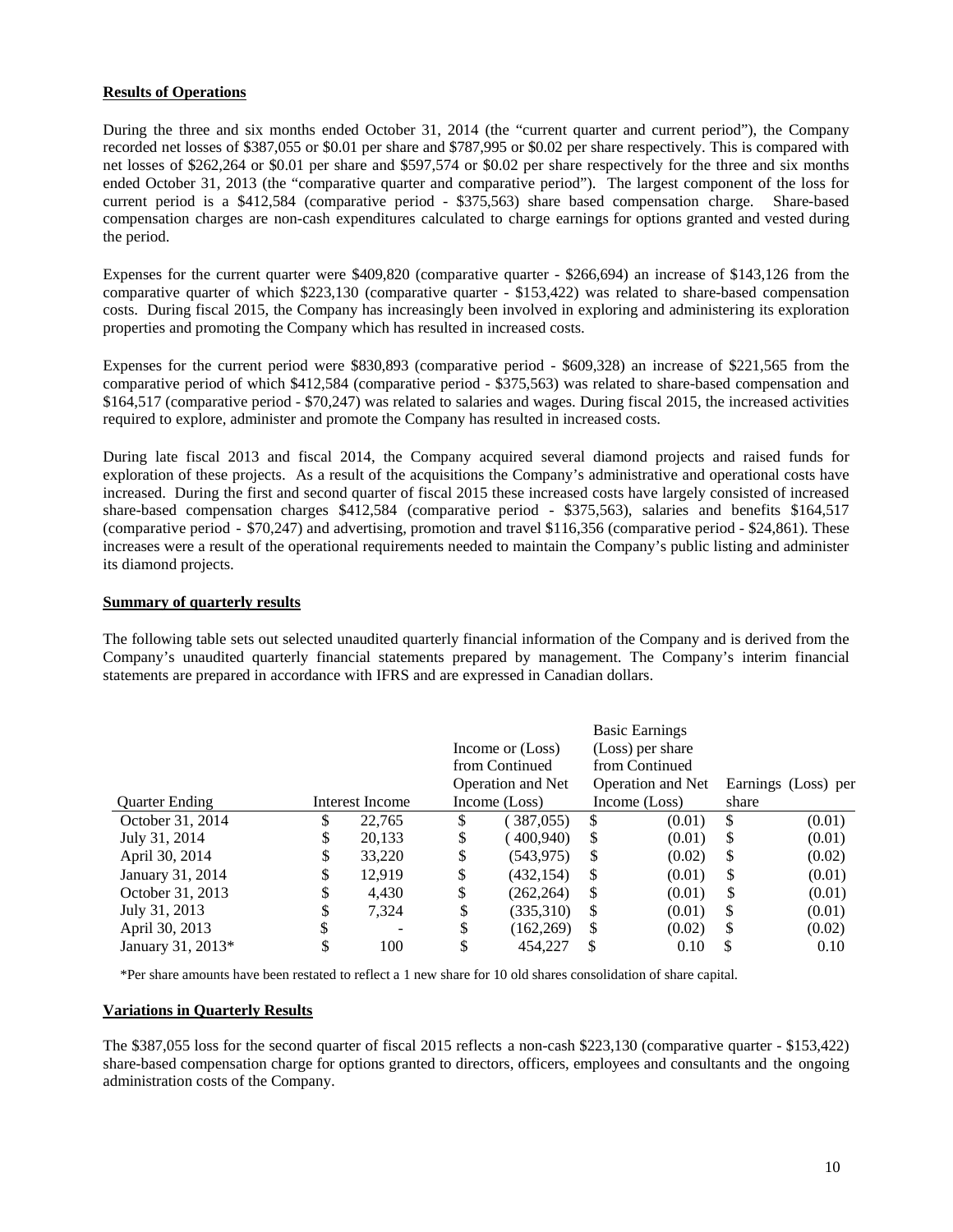The \$400,940 loss for the first quarter of fiscal 2015 reflects a non-cash \$189,454 (comparative quarter - \$222,141) share-based compensation charge for options granted to directors, officers, employees and consultants and the ongoing administration costs of the Company.

The loss for the fourth quarter of fiscal 2014 reflects a non-cash \$215,665 (comparative quarter - \$1,246) share- based compensation charge for options granted to directors, officers, employees and consultants, a \$128,301 (comparative quarter - \$56,479) write-down of exploration and evaluation assets and the ongoing administration costs of the Company.

The loss for the third quarter of fiscal 2014 reflects a non-cash \$240,581 (comparative quarter - \$3,717) share-based payment charge for options granted to directors, officers, employees and consultants. In addition, the increased expenses for the quarter reflect the Company's increased administrative and organizational activities.

The loss for the second quarter of fiscal 2014 reflects a non-cash \$153,422 (comparative quarter - \$8,063) share- based compensation charge for options granted to directors, officers, employees and consultants. In addition, the increased expenses for the quarter reflect the Company's increased activity levels as it has expanded its exploration and financing activities.

The loss for the first quarter of fiscal 2014 reflects a non-cash \$222,141 (comparative quarter - \$12,463) share-based compensation charge for options granted to directors, officers, employees and consultants, resulting in an increased loss for the quarter.

The loss for the fourth quarter of fiscal 2013 reflects the ongoing administration costs of the Company as it restructured its share capital, raised funds, completed acquisitions and undertook work on its exploration properties.

The profit of the third quarter of fiscal 2013 reflects the results of the Company's restructuring activities, including a \$478,251 gain realized on settlement of debt for shares and a \$91,250 gain realized on indebtedness forgiven by certain creditors.

# **October 31, 2014 compared to April 30, 2014**

During the six months ended October 31, 2014, the Company incurred a loss from operations of \$787,995 administering its properties and maintaining its public company requirements. The Company has continued its exploration programs on the Redemption, Pikoo, Mel, Luxx, Timiskaming and Qilalugaq properties and incurred \$3,779,115 in expenses exploring and evaluating these mineral interests.

During the six month period ended October 31, 2014, the Company completed its sampling program at the Qilalugaq project and the sample was shipped to the processing laboratory in Thunder Bay, ON. Sample processing is currently underway and expected to take approximately five months. The bulk sample is expected to produce a diamond parcel weighing approximately 500 carats that will be used to provide an initial indication of diamond value for the Q1-4 kimberlite.

In addition, during September 2014 the Company reported that initial processing of 441 till samples collected from the Pikoo Diamond Project in June 2014 define new, discrete KIM trains within the property. An additional 119 till samples were collected during a follow up till sampling program. The new samples are currently being processed and are intended to fully define targets in advance of a winter 2015 drilling program.

At October 31, 2014, North Arrow had working capital of \$4,931,429 (April 30, 2014 - \$9,086,140) that included cash of \$5,058,902 (April 30, 2014 - \$9,396,969) and is financed to continue its planned activities in fiscal 2015.

# **Liquidity**

At October 31, 2014 the Company had working capital of \$4,931,429 compared to a working capital of \$9,086,140 at April 30, 2014 and \$5,859,295 at October 31, 2013. During the current period the Company's cash position decreased \$4,338,067 (comparative period – increase of \$3,186,694) as a result of its operating, financing and investing activities.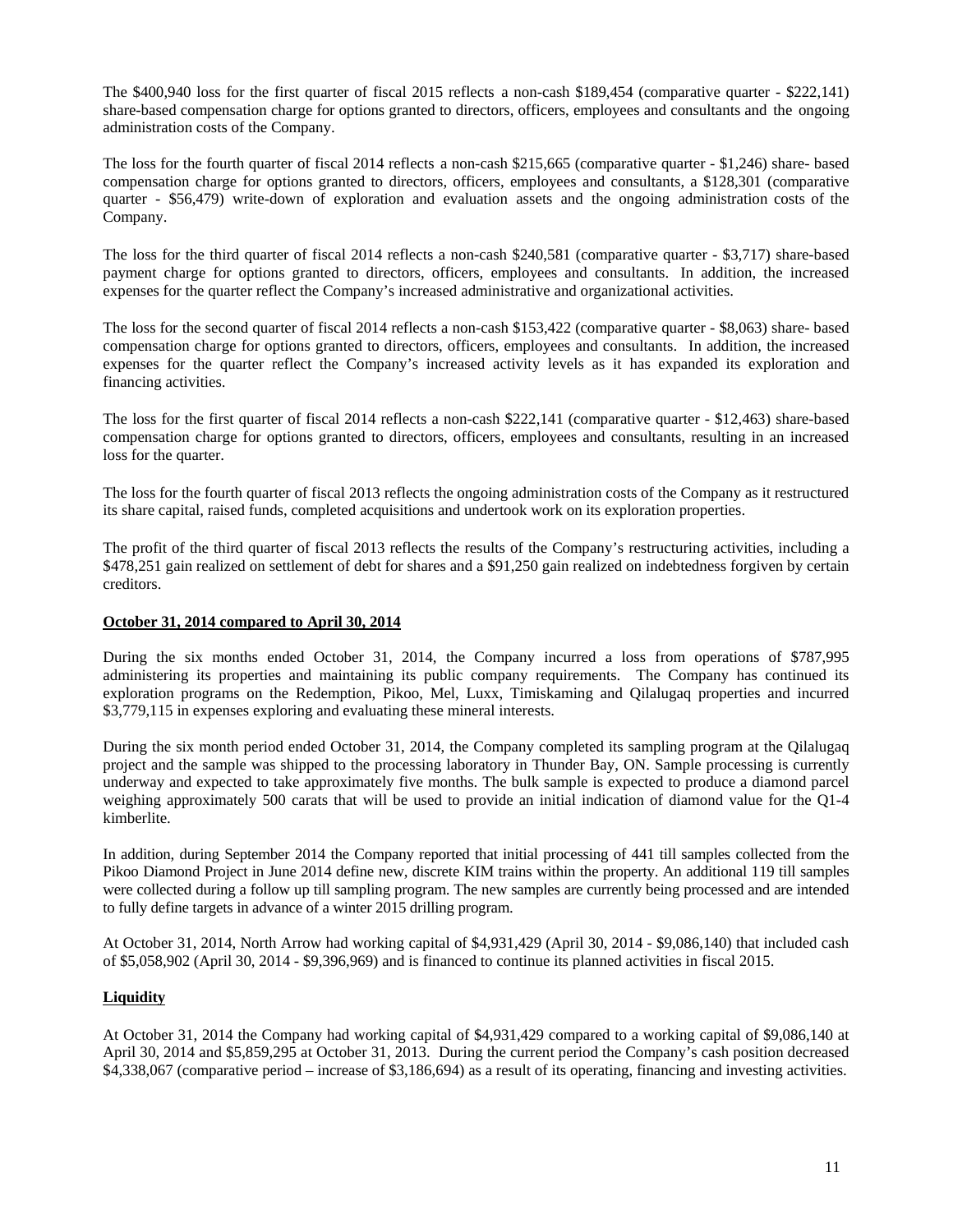# Operating activities

During the six months ended October 31, 2014, the Company's operating activities used \$539,047 (comparative period - \$321,723) of cash. The cash used in operating activities during the current period reflects the Company's funding of a loss of \$787,995 (comparative period - \$597,574) adjusted for non-cash expenditures such as share-based compensation \$412,584 (comparative period - \$375,563), depreciation \$5,191 (comparative period - \$692) and funds used for changes in working capital items such as accounts receivable and payable of \$168,827 (comparative period - \$100,404).

# Investing activities

The Company's primary investing activity is its expenditures on exploration and evaluation assets. During the current period the Company used cash of \$3,799,020 (comparative period - \$1,860,183) to investigate acquisitions, evaluate its exploration assets and purchase equipment which included expenditures of \$2,397,020 for work related to completion of a bulk sample on the Qilalugaq Project.

# Financing activities

During the six months ended October 31, 2014 the Company did not undertake any financings from share issuances (comparative period- \$5,368,600).

# **Capital Resources**

The Company's financial condition and future prospects are significantly affected by overall economic conditions. The Company has no source of operating revenue and relies on equity financings, joint ventures and warrant and stock option exercises to further exploration on its properties.

The Company's long-term financial success is dependent on management's ability to discover and develop economically viable mineral deposits. Actual funding requirements may vary from those planned due to a number of factors, including the progress of exploration activity and the Company's ability to raise additional funds on favourable terms. Management recognizes there will be risks involved that may be beyond their control. The Company intends to continue to use various strategies to minimize its dependence on equity capital, including the securing of joint venture partners where appropriate.

The Company's ability to generate cash is very much affected by the current market conditions, its share price and third party interest in its assets. In the current equity market, funds for companies at an early/grass-roots stage of exploration are limited and dilution to existing shareholders from an equity financing increases as the share price decreases. The Company has no credit facilities that could be used for ongoing operations because it has no operating cash flow.

In order to finance the Company's exploration programs and to cover administrative and overhead expenses, the Company raises money through equity sales and from the exercise of convertible securities. Although the Company has had past success in obtaining financing, there can be no such assurance that it will be able to obtain adequate financing in the future or that the terms of any financing will be favourable. Many factors influence the Company's ability to raise funds, including the state of the resource market and commodities prices and, the climate for mineral exploration.

The Company's management actively manages its landholdings in an effort to keep those landholdings with the greatest exploration potential in good standing for as long as possible. The Company's management regularly reviews its cash position against future plans and makes decisions regarding these plans accordingly.

The Company may have to raise additional funds to further exploration efforts at its various exploration properties and to maintain its listing on the TSXV. The Company is seeking to minimize variable expenses to the extent possible and to seek joint venture partners to continue to further exploration of its mineral properties.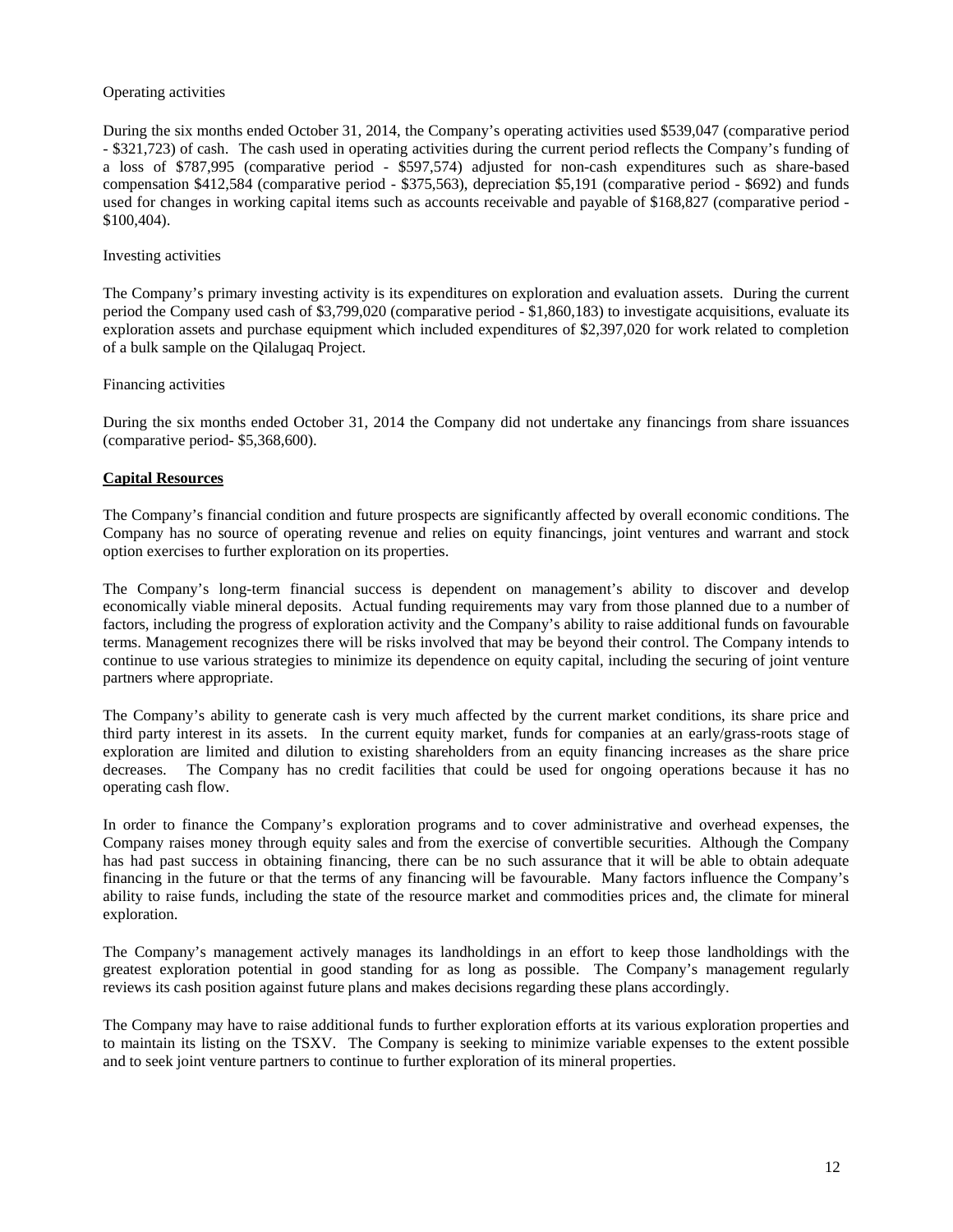# **Risks and Uncertainties**

Industry

An investment in natural resource companies involves a significant degree of risk. The degree of risk increases substantially where the Company's properties are in the exploration as opposed to the development stage. Investment in the securities of the Company should be considered as highly speculative due to the nature of the Company's business. The following additional risk factors should be given special consideration.

# Exploration, Development and Mining Risks

Exploring and developing mineral resource projects bears a high potential for all manner of risks. Additionally, few exploration projects successfully achieve development due to factors that cannot be predicted or foreseen. Moreover, even one such factor may result in the economic viability of a project being detrimentally impacted such that it is neither feasible nor practical to proceed. Mineral exploration involves many risks, which even a combination of experience, knowledge and careful evaluation may not be able to overcome. Operations in which the Company has a direct or indirect interest will be subject to all the hazards and risks normally incidental to exploration, development and production of diamonds and base/precious metals, any of which could result in work stoppages, damage to property, and possible environmental damage. If any of the Company's exploration programs are successful, there is a degree of uncertainty attributable to the calculation of ore resources and corresponding grades being mined or dedicated to future production. Until ore is actually mined and processed, quantity of reserves and grade must be considered as estimates only. In addition, the quantity of reserves may vary depending on diamond or metal prices. Any material change in quantity of reserves, grade or recovery ratio, may affect the economic viability of the Company's properties. In addition, there can be no assurance that diamond and metal reserves in small-scale laboratory tests will be duplicated in larger scale tests under on-site conditions or during production. The Company closely monitors its activities and those factors, which could impact them, and employs experienced consulting, engineering, and legal advisors to assist in its risk management reviews.

The Company's properties are currently being assessed for exploration and as a result, the Company has no source of operating cash flow. Failure to obtain additional financing could result in a delay or indefinite postponement of further exploration. Development of the Company's mineral properties will only follow upon obtaining satisfactory exploration results. Mineral exploration and development involves a high degree of risk and few properties that are explored are ultimately developed into producing mines. There is no assurance that the Company's mineral exploration and development activities will result in any discoveries of bodies of ore. The long-term profitability of the Company's operations will be in part directly related to the cost and success of its exploration programs, which may be affected by a number of factors. Substantial expenditures are required to establish reserves through drilling, to develop metallurgical processes to extract the metal or diamonds from the resources and, in the case of new properties, to develop the mining and processing facilities and infrastructure at any site chosen for mining. Although substantial benefits may be derived from the discovery of a major mineralized deposit, no assurance can be given that minerals, including diamonds, will be discovered in sufficient quantities to justify commercial operations or that the funds required for development can be obtained on a timely basis.

#### Foreign Operation Risks

Historically, the majority of the Company's expenses have been denominated in Canadian Dollars so its exposure to foreign exchange risk has been limited. Exploration activities outside of Canada can expose the Company to foreign exchange risk. Presently, the Company does not use foreign-exchange contracts to mitigate this risk, but that may change in future, depending upon the size of the Company's exploration programs denominated in currencies other than the Canadian Dollar.

#### Insurance

The Company's involvement in the exploration for mineral properties may result in the Company becoming subject to liability for pollution, property damage, personal injury or other hazards. Although the Company may have insurance to address many risks, such insurance has limitations on liability that may not be sufficient to cover the full extent of such liabilities. In addition, such risks may not, in all circumstances be insurable or, in certain circumstances, the Company may elect not to obtain insurance to deal with specific risks due to the high premiums associated with such insurance or other reasons. The payment of such uninsured liabilities would reduce the funds available to the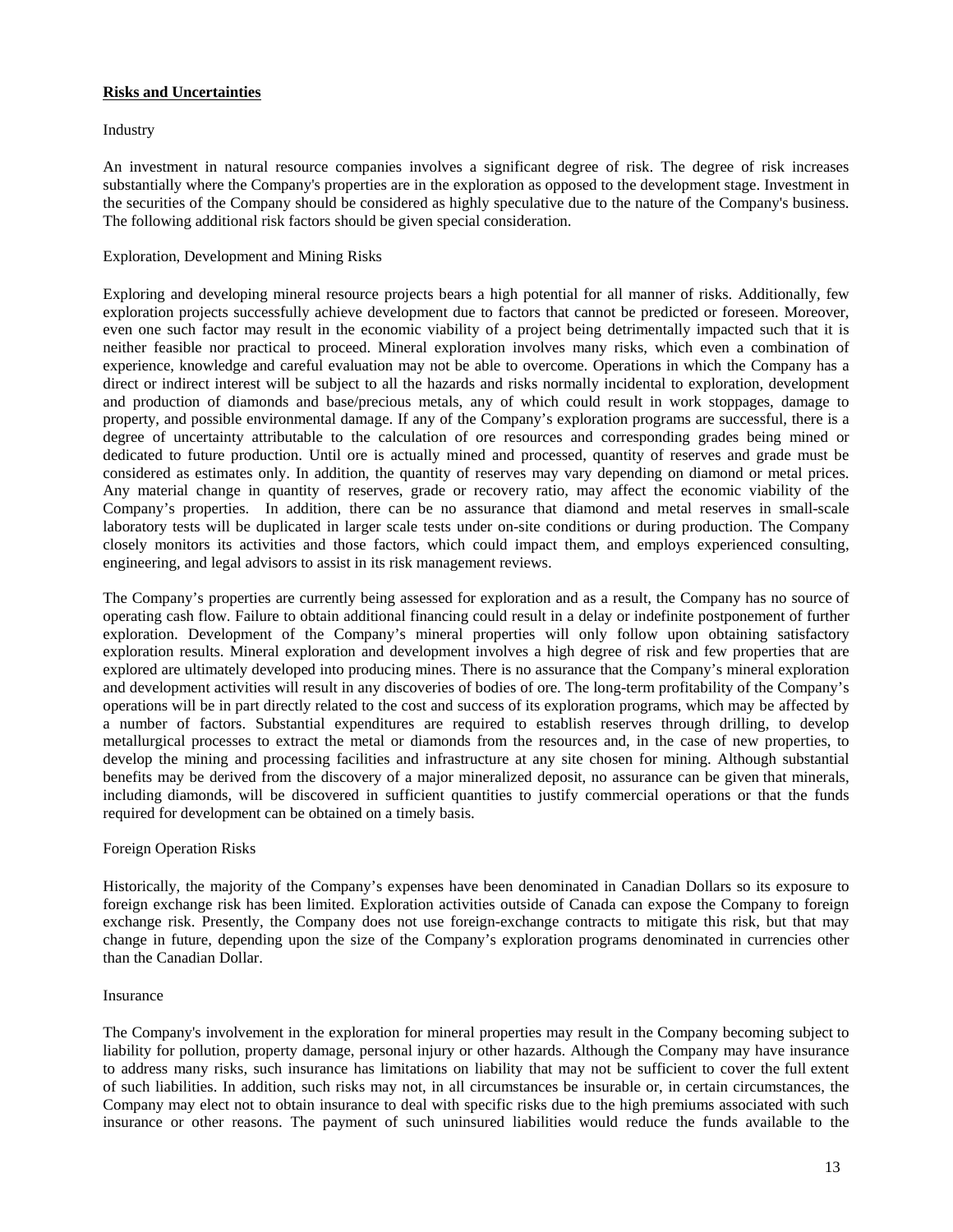Company. The occurrence of a significant event that the Company is not fully insured against, or the insolvency of the insurer of such event, could have a material adverse effect on the Company's financial position, results of operations or prospects.

# Environmental Risks

All phases of the mineral exploration and development business present environmental risks and hazards and are subject to environmental legislation. Environmental legislation provides for, among other things, restrictions and prohibitions on spills, releases or emissions of various substances used and or produced in association with mining exploration and mining operations. The legislation also requires that facility sites be operated, maintained, abandoned and reclaimed to the satisfaction of applicable regulatory authorities. Compliance with such legislation can require significant expenditures and a breach may result in the imposition of fines and penalties, some of which may be material. Environmental legislation is evolving in a manner expected to result in stricter standards and enforcement, larger fines and liability and potentially increased capital expenditures and operating costs. The discharge of pollutants into the air, soil or water may give rise to liabilities to foreign governments and third parties and may require the Company to incur costs to remedy such discharge. No assurance can be given that the application of environmental laws to the business and operations of the Company will not result in a curtailment of production or a material increase in the costs of production, development or exploration activities or otherwise adversely affect the Company's financial condition, results of operations or prospects.

# Prices, Markets and Marketing of Diamonds and Base/Precious Metals

The Company's revenues, if any, are expected to be in large part derived from the mining and sale of diamonds and base/precious metals or interests related thereto. The price of those commodities has fluctuated widely, particularly in recent years, and is affected by numerous factors beyond the Company's control including international economic and political trends, expectations of inflation, currency exchange fluctuations, interest rates, global or regional consumptive patterns, speculative activities, increased production due to new mine developments and improved mining and production methods. The effect of these factors on the price of diamonds and base/precious metals, and therefore the economic viability of any of the Company's exploration projects, cannot accurately be predicted.

The marketability of any minerals acquired or discovered may be affected by numerous factors which are beyond the control of the Company and which cannot be accurately predicted, such as the proximity and capacity of milling facilities, mineral markets and processing equipment and governmental regulations including regulations relating to royalties, allowable production and importing and exporting of minerals.

#### Substantial Capital Requirements and Liquidity

The Company anticipates that it will make substantial capital expenditures for the acquisition, exploration, development and production of its mineral properties in the future. The Company currently has no revenue and may have limited ability to expend the capital necessary to undertake or complete future drilling programs. There can be no assurance that debt or equity financing, or cash generated by operations will be available or sufficient to meet these requirements or for other corporate purposes or, if debt equity financing is available, that it will be on terms acceptable to the Company. Moreover, future activities may require the Company to alter its capitalization significantly. The inability of the Company to access sufficient capital for its operations could have a material adverse effect on the Company's financial condition, results of operations or prospects.

#### Issuance of Debt

From time to time the Company may enter into transactions or activities that may be financed with debt which could impair the Company's ability to obtain additional financing in the future. The inability of the Company to access sufficient capital for the repayment of any debt could have a material effect on the Company's financial condition, results of operations or prospects.

#### **Outstanding Share Data**

The Company's authorized capital is unlimited common shares without par value.

As at December 16, 2014, the Company had the following shares, options and warrants outstanding: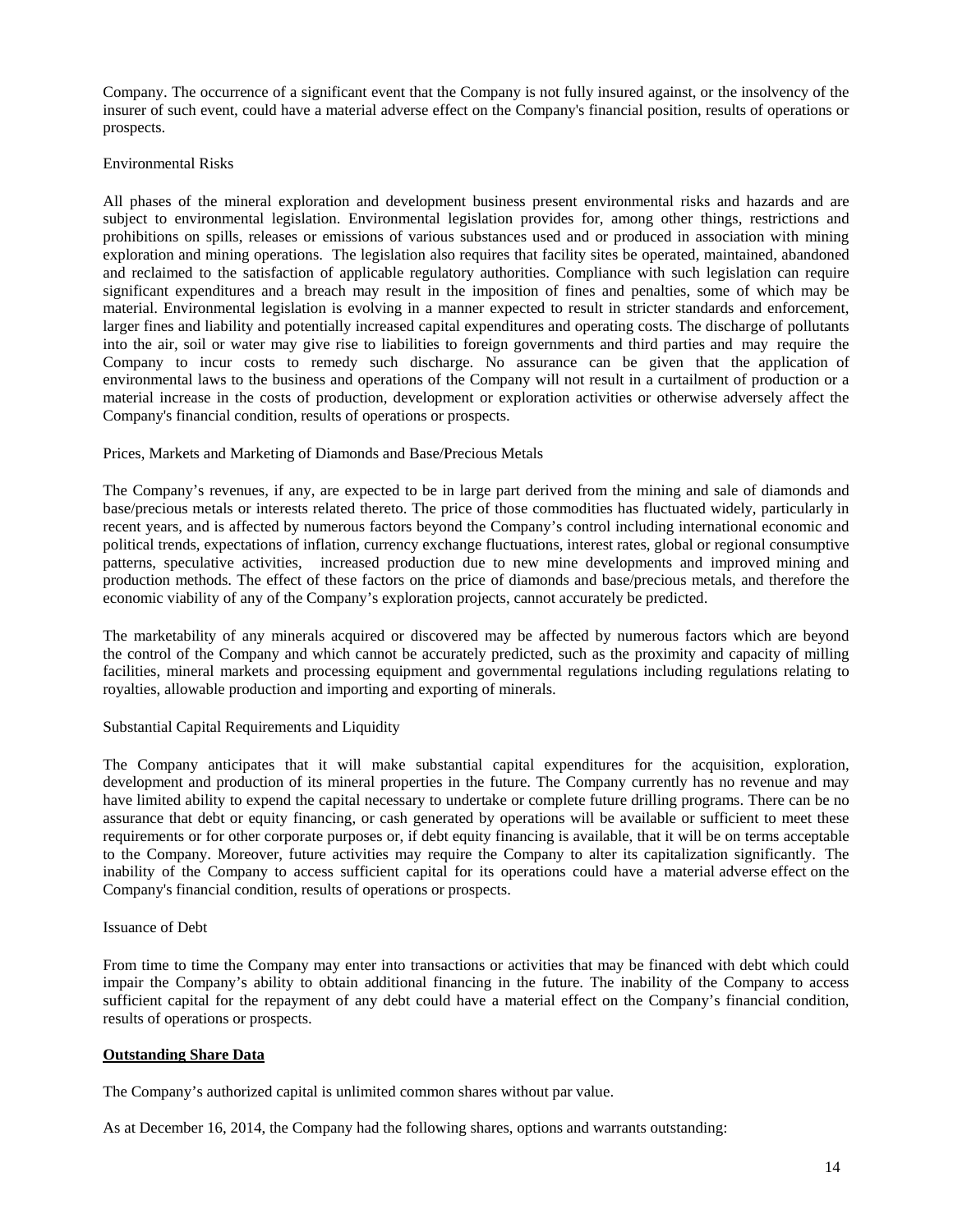|                               |                | Number     |
|-------------------------------|----------------|------------|
| Shares issued and outstanding |                | 49,779,741 |
| Options                       | Exercise price |            |
| Expire May 12, 2016           | \$2.00         | 53,000     |
| Expire May 10, 2018           | \$0.27         | 2,205,000  |
| Expire September 23, 2018     | \$0.50         | 200,000    |
| Expire January 28, 2019       | \$0.70         | 1,105,000  |
| Expire September 25, 2019     | \$0.60         | 720,000    |
| <b>Warrants</b>               |                |            |
| April 29, 2018                | \$0.25         | 500,000    |
| August 19, 2018               | \$0.65         | 500,000    |
| Fully diluted                 |                | 55,062,741 |

### **Share issuances**

On October 29, 2013, the Company completed a non-brokered private placement of 13,625,000 common shares at a price of \$0.40 per share for total gross proceeds of \$5,450,000. As part of this private placement the Company paid finders' fees and costs totaling \$81,400.

On February 25, 2014, the Company completed a private placement of 7,700,000 common shares at a price of \$0.65 per share for total gross proceeds of \$5,005,000. As part of this private placement the Company paid finders' fees and costs totaling \$325,875.

# **Stock options and warrants**

The Company's stock option plan (the "Plan") was approved by shareholders at an annual general and special meeting in November 2011 and at subsequent annual meetings. The Plan gives the directors the authority to grant options to directors, officers, employees and consultants. The maximum number of shares to be issued under the Plan is 10% of the issued and outstanding common shares at the time of the grant. The exercise price of each option granted shall not be less than the market price at the date of grant less a discount up to 25% in accordance with the policies of the TSX Venture Exchange ("TSXV").

Options granted can have a term up to 5 years with vesting provisions determined by the directors in accordance with TSXV policies for Tier 2 Issuers, with a typical vesting period of 25% upon grant and 25% every six months thereafter.

# **Transactions with Related Parties**

Balances and transactions between the Company and its subsidiaries have been eliminated on consolidation and are not disclosed below. Details of the transactions between the Company and related parties not disclosed elsewhere in the Company's financial statements are disclosed below.

#### Related party transactions

Balances and transactions between the Company and its subsidiary have been eliminated on consolidation and are not disclosed in this note. Details of the transactions between the Company and related parties not disclosed elsewhere in this financial report are disclosed below.

| <b>Related Parties</b>        | Nature of transactions            |
|-------------------------------|-----------------------------------|
| Anglo Celtic Exploration Ltd. | Interest and consulting           |
| Strongbow Exploration Inc.    | Exploration and administration    |
| 0954506 BC Ltd.               | Exploration                       |
| Northair Silver Corp.         | Accounting and corporate services |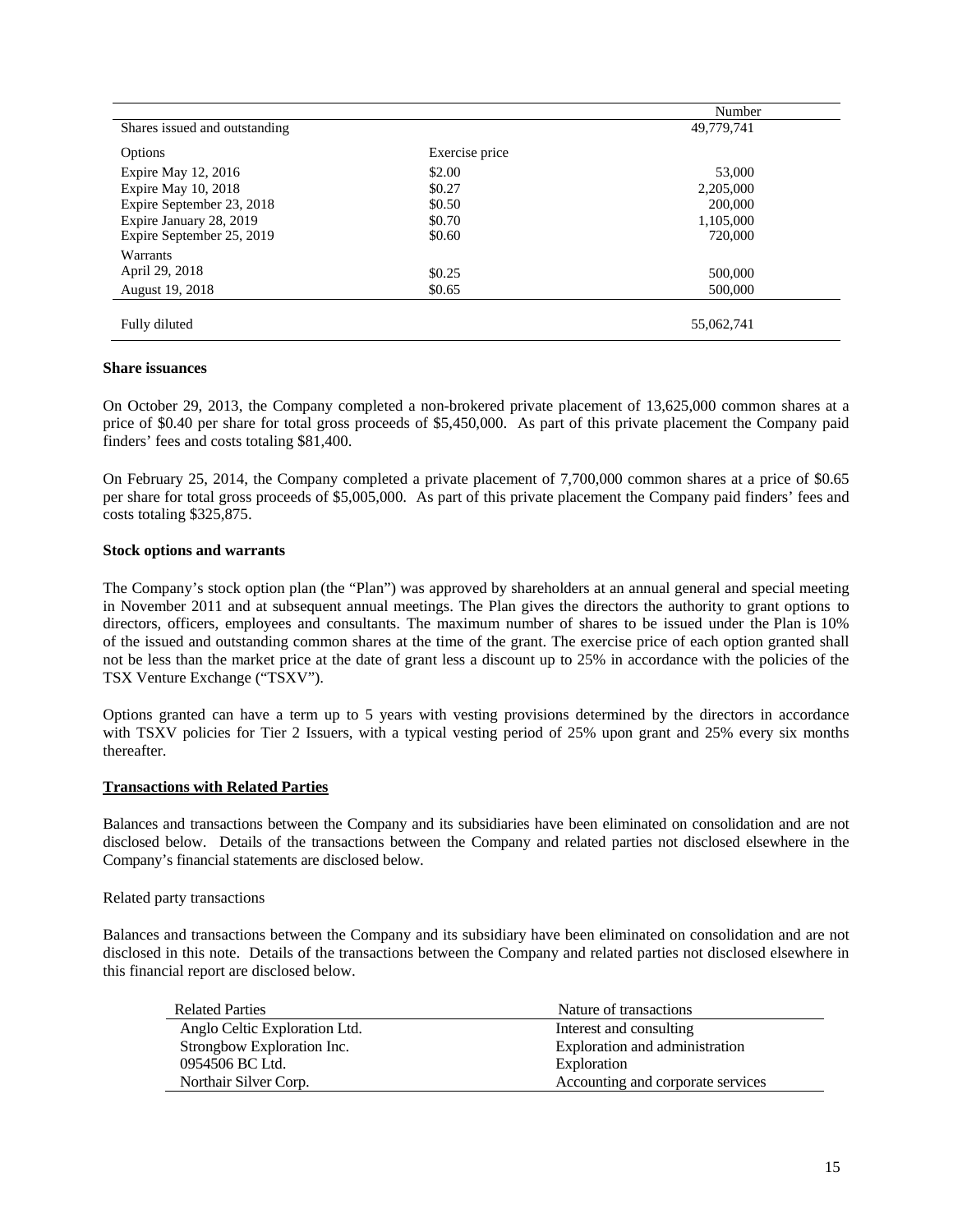The Company incurred the following transactions in the normal course of operations in connection with companies which have an officer and/or director in common.

- a) During the six months ended October 31, 2014, the Company paid or accrued \$526 (comparative period \$4,659) for technical services and office costs to a company with common directors.
- b) During the six months ended October 31, 2014, the Company paid or accrued \$22,418 (comparative period - \$28,136) for shared administrative and accounting services to a company with common officers.
- c) During the six months ended October 31, 2014 the Company paid \$nil (comparative period \$14,387) for office fees and rent to a company controlled by a director.
- d) Issued warrants to a party controlled by a director for exploration and evaluation assets with a value of \$nil (comparative period - \$253,004).

The Company considers officers and directors as key management personnel.

The remuneration of key management personnel during the six months ended October 31, 2014 and 2013 was as follows:

|                                       | October 31,  | October 31, |  |  |
|---------------------------------------|--------------|-------------|--|--|
|                                       | 2014         | 2013        |  |  |
| Salaries <sup>1</sup>                 | \$68,627     | \$65,596    |  |  |
| <b>Exploration salaries</b>           | 31,373       | 9,404       |  |  |
| Share-based compensation <sup>2</sup> | 242,333      | 197,880     |  |  |
|                                       | $AA$ is $AA$ | $AB = A$    |  |  |

**Total \$342,333 \$272,880** 1 – When key management is working specifically on mineral properties their time is capitalized against the mineral property.

2 – Share-based compensation is the fair value of options and warrants that have been granted to directors and key management personnel.

#### **Commitments**

Year ending

As at October 31, 2014, the commitment for rental of the Company's office space is as follows:

| rear ending    |           |
|----------------|-----------|
| April 30, 2015 | \$ 33,317 |
| April 30, 2016 | \$66,634  |
| April 30, 2017 | \$49.975  |

# **CHANGES IN ACCOUNTING POLICIES AND CRITICAL ACCOUNTING ESTIMATES, JUDGMENTS AND ASSUMPTIONS**

#### **Nature and continuance of operation**s

The Company is incorporated federally under the laws of the Canada Business Corporations Act. The financial statements of the Company are presented in Canadian dollars, which is the functional currency of the Company. The Company trades on the TSX Venture Exchange (TSXV- NAR) and its registered office address is Ste. #860-625 Howe Street, Vancouver, BC, Canada V6C 2T6.

The Company's principal business activity is the acquisition and exploration of exploration and evaluation assets. To date, the Company has not generated significant revenues from operations and is considered to be in the exploration stage.

The Company is in the process of acquiring and exploring its exploration and evaluation assets and has not yet determined whether these properties contain reserves that are economically recoverable. North Arrow's financial statements have been prepared on the assumption that the Company will continue in operation for the foreseeable future and will be able to realize assets and discharge liabilities in the normal course of operations. At October 31,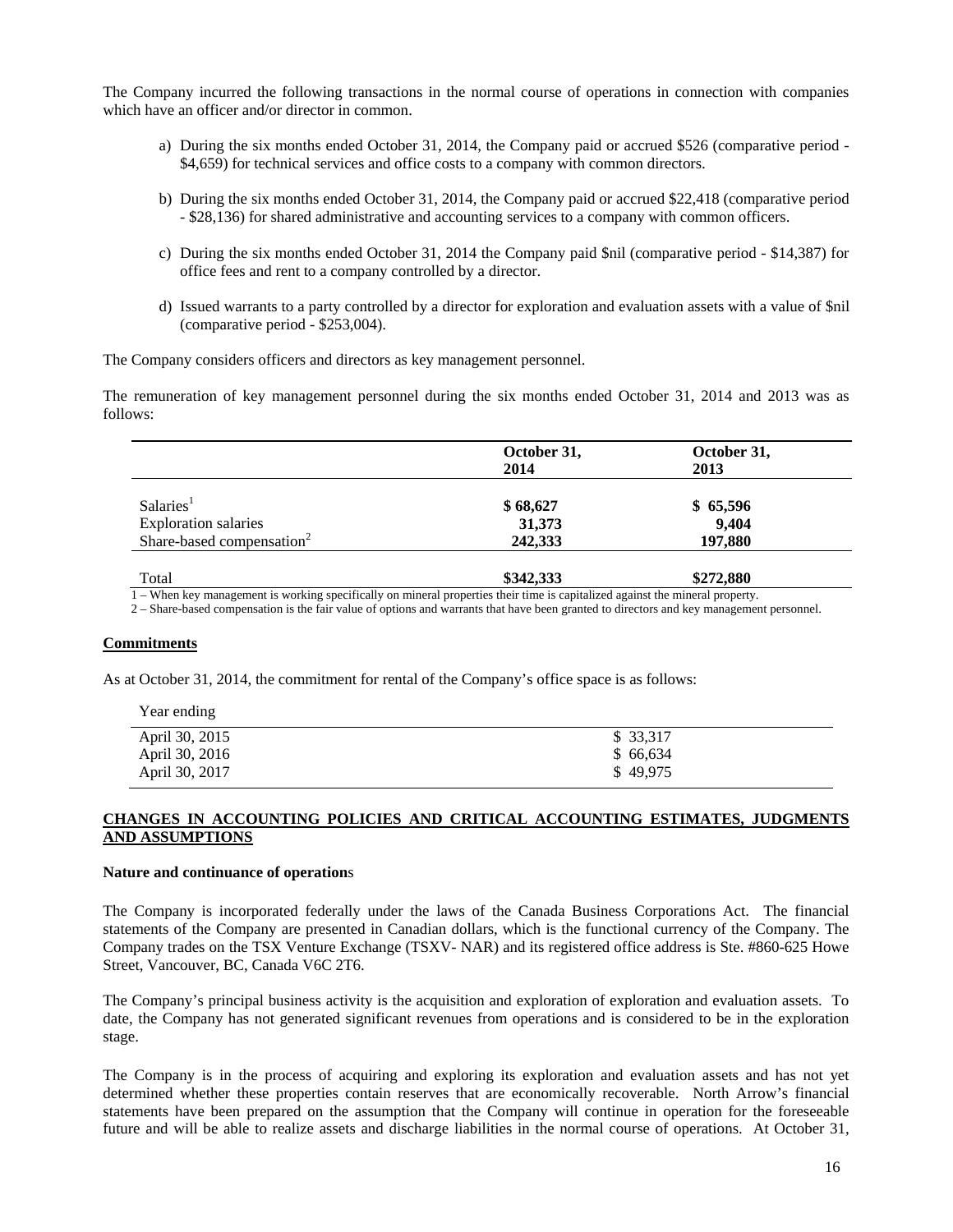2014, the Company has a deficit of \$14,494,213, no current source of revenue and may require additional funding to meet its planned activities beyond the upcoming fiscal year. The Company's continuation as a going concern is dependent on the successful results from its mineral property exploration activities and its ability to raise equity capital or borrowings sufficient to meet current and future obligations. There can be no assurances that management's plans for the Company will be successful. These material uncertainties may cast significant doubt upon the Company's ability to continue as a going concern. North Arrow's financial statements do not include any adjustments to the recoverability and classification of assets and liabilities that might be necessary, should the Company be unable to continue as a going concern.

# **Statement of Compliance**

The October 31, 2014 Management Discussion and Analysis should be read in conjunction with the audited annual financial statements of the Company for the year ended April 30, 2014, for a listing of the Company's significant accounting policies.

The Company's condensed interim financial statements have been prepared in accordance with International Financial Reporting Standards ("IFRS") as issued by the International Accounting Standards Board ("IASB") and interpretations of the International Financial Reporting Interpretations Committee ("IFRIC") and specifically with IFRS applicable to the preparation of interim financial statements, including IAS 34, Interim Financial Reporting (IAS 34). North Arrow's condensed interim financial statements should be read in conjunction with the Company's audited financial statements for the year ended April 30, 2014. These financial statements are presented in Canadian dollars unless otherwise noted.

# **Principles of Consolidation**

Effective September 22, 2014, the Company wound up Compania Minera North Arrow Chile Limitada ("Minera") its wholly-owned inactive subsidiary. The comparative consolidated financial statements include the accounts of the Company and its wholly-owned inactive subsidiary Minera. All inter-company transactions and balances have been eliminated upon consolidation.

### **Significant accounting judgments, estimates and assumptions**

The preparation of financial statements in conformity with IFRS requires management to make certain estimates, judgments and assumptions that affect the reported amounts of assets and liabilities at the date of the financial statements and the reported revenues and expenses during this period. Although management uses historical experiences and its best knowledge of the amount, events or actions to form the basis for judgments and estimates, actual results may differ from these estimates.

The most significant accounts that require estimates as the basis for determining the stated amounts include the recoverability of exploration and evaluation assets, valuation of share-based payments, and valuation of deferred tax amounts.

Critical judgments exercised in applying accounting policies that have the most significant effect on the amounts recognized in the consolidated financial statements are as follows:

(i) Economic recoverability and probability of future benefits of exploration and evaluation costs*.* 

 Management has determined that exploration, evaluation and related costs incurred which were capitalized may have future economic benefits and may be economically recoverable. Management uses several criteria in its assessments of economic recoverability and probability of future economic benefits including geologic and other technical information, history of conversion of mineral deposits with similar characteristics to its own properties to proven and probable mineral reserves, the quality and capacity of existing infrastructure facilities, evaluation of permitting and environmental issues and local support for the project.

(ii) Valuation of share-based payments

The Company uses the Black-Scholes Option Pricing Model for valuation of share-based payments. Option pricing models require the input of subjective assumptions including expected price volatility, interest rates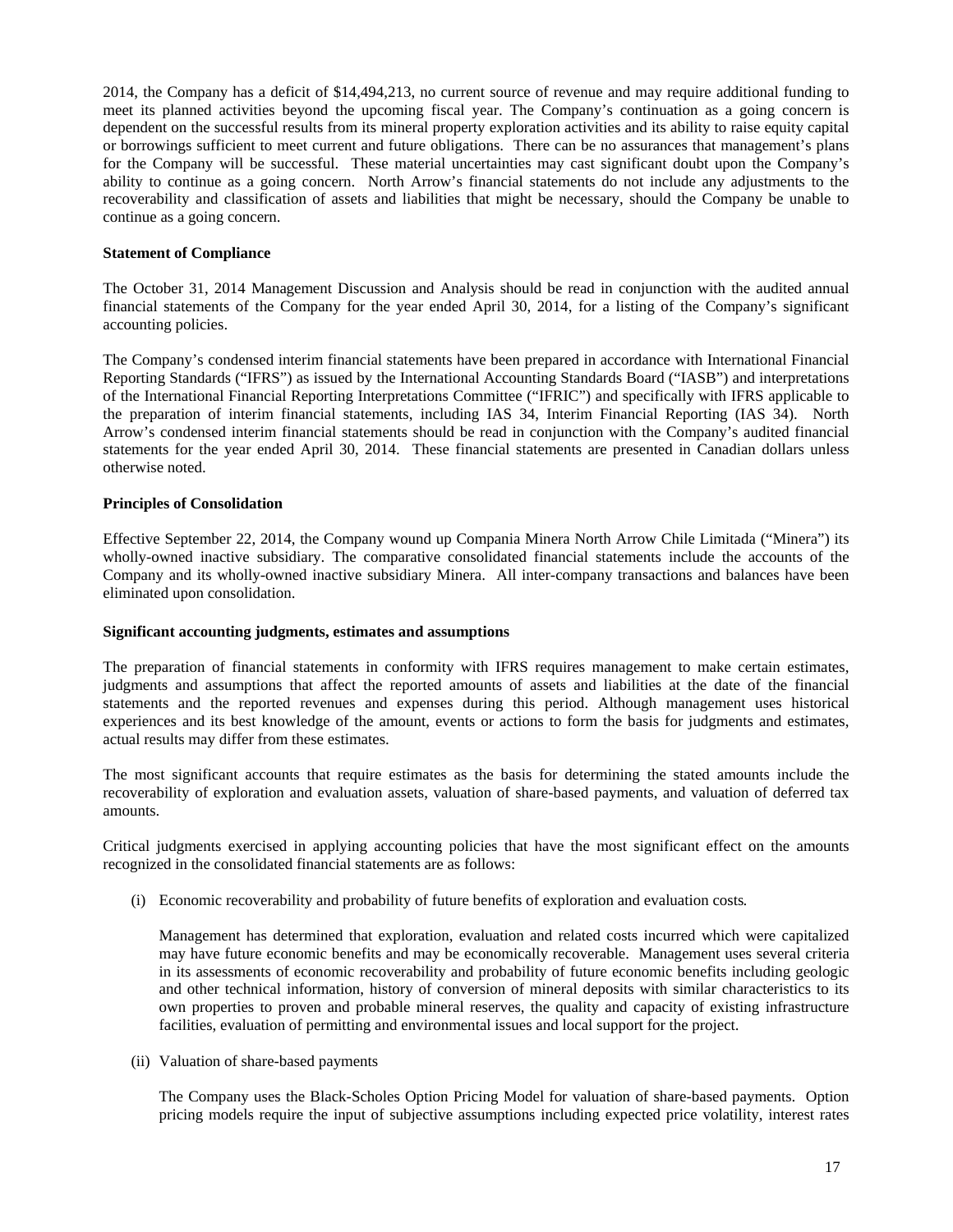and forfeiture rate. Changes in the input assumptions can materially affect the fair value estimate and Company's earnings and equity reserves.

(iii) Income taxes

In assessing the probability of realizing income tax assets, management makes estimates related to expectations of future taxable income, applicable tax opportunities, expected timing of reversals of existing temporary differences and the likelihood that tax positions taken will be sustained upon examination by applicable tax authorities. In making its assessments, management gives additional weight to positive and negative evidence that can be objectively verified.

#### **New Accounting pronouncements**

Refer to the audited financial statements for the year ended April 30, 2014 for a summary of significant accounting policies.

#### **Changes in Accounting Standards**

The IASB has issued several new standards. Each of the new standards is effective for annual periods beginning on or after January 1, 2014 with early adoption permitted, except IFRS 7 which becomes effective January 1, 2015 and IFRS 9 which has a tentative effective date of January 1, 2018. The following is a brief summary of the new standards:

*-* IAS 36 – Impairment of assets – disclosure

This standard has limited scope amendments to disclosure requirements in IAS 36, Impairment of Assets. The adoption of IAS 36 did not result in any change in the financial statements.

*-* IAS 32 – Financial instruments – presentation

This standard has been amended to clarify requirements for offsetting of financial assets and financial liabilities. The adoption of IAS 32 did not result in any change in the financial statements**.** 

*-* IFRS 9 - Financial Instruments – classification and measurement

This is the first part of a new standard on classification and measurement of financial assets that will replace IAS 39, "Financial Instruments: Recognition and Measurement". IFRS 9 has two measurement categories: amortized cost and fair value. All equity instruments are measured at fair value. A debt instrument is recorded at amortized cost only if the entity is holding it to collect contractual cash flows and the cash flows represent principal and interest. Otherwise it is measured at fair value with changes in fair value through profit or loss. In addition, this new standard has been updated to include guidance on financial liabilities and derecognition of financial instruments. The extent of the impact of adoption of IFRS 9 has not yet been determined.

*-* IFRS 7 – Financial instruments – disclosure This standard has been amended to require additional disclosures on transition from IAS 39 to IFRS 9. The extent of the impact of adoption of IFRS 7 has not yet been determined.

### **FINANCIAL INSTRUMENTS AND RISK MANAGEMENT**

Financial instruments measured at fair value are classified into one of three levels in the fair value hierarchy according to the relative reliability of the inputs used to estimate the fair values. The three levels of the fair value hierarchy are:

- Level 1 Unadjusted quoted prices in active markets for identical assets or liabilities;
- Level 2 Inputs other than quoted prices that are observable for the asset or liability either directly or indirectly; and
- Level 3 Inputs that are not based on observable market data.

The Company's financial instruments consist of cash, marketable securities, receivables, accounts payable and accrued liabilities and, due to related parties. Cash is carried at fair value using a level 1 fair value measurement. The carrying value of receivables, accounts payable and accrued liabilities and due to related parties approximate their fair values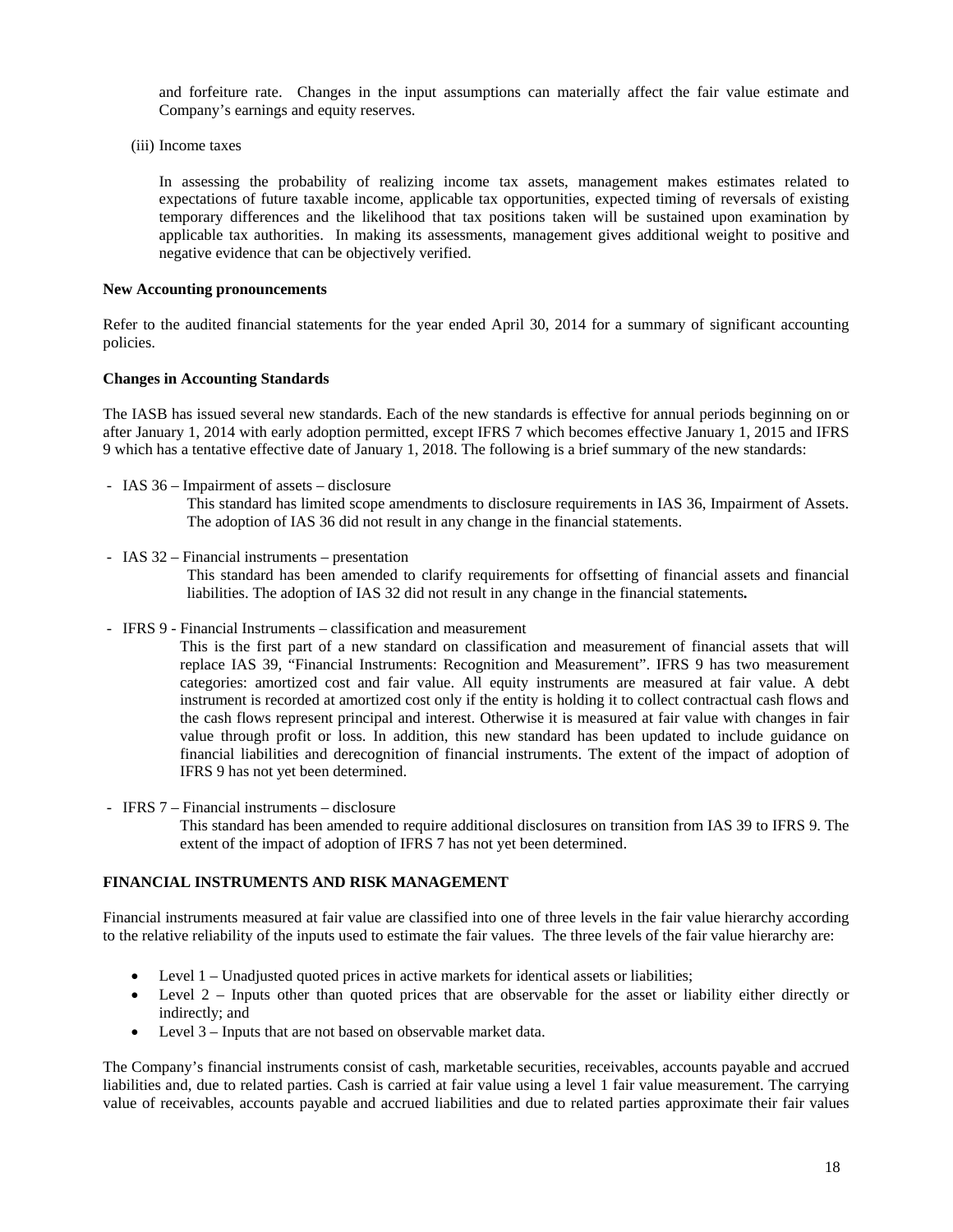due to their immediate or short-term maturity. Marketable securities are recorded at fair value based on the quoted market prices in active markets at the balance sheet date, which is consistent with level 1 of the fair value hierarchy.

The Company is exposed to a variety of financial risks by virtue of its activities, including credit risk, interest rate risk, liquidity risks, foreign currency risk, and equity market risk. The Company's objective with respect to risk management is to minimize potential adverse effects on the Company's financial performance. The Board of Directors provides direction and guidance to management with respect to risk management. Management is responsible for establishing controls and procedures to ensure that financial risks are mitigated to acceptable levels.

### Credit risk

Credit risk is the risk of financial loss to the Company if a counter-party to a financial instrument fails to meet its contractual obligations. The Company manages credit risk by investing its excess cash in short-term investments with investment grade ratings, issued by a Canadian chartered bank. The Company's receivables consist primarily of sales tax receivables due from the federal government and receivables from companies with which the Company has exploration agreements or options. The maximum exposure to credit risk at the reporting date is the carrying value of the Company's receivables and cash.

#### Interest rate risk

Interest rate risk is the risk that the fair value or future cash flows of a financial instrument will fluctuate because of changes in market interest rates. Financial assets and liabilities with variable interest rates expose the Company to interest rate risk with respect to its cash flow. It is management's opinion that the Company is not exposed to significant interest rate risk.

# Liquidity risk

Liquidity risk is the risk that the Company will not be able to meet its obligations as they become due. The Company's ability to continue as a going concern is dependent on management's ability to raise the funds required through future equity financings, asset sales or exploration option agreements, or a combination thereof. The Company has no regular cash flow from its operating activities. The Company manages its liquidity risk by forecasting cash flow requirements for its planned exploration and corporate activities and anticipating investing and financing activities. Management and the Board of Directors are actively involved in the review, planning and approval of annual budgets and significant expenditures and commitments. Failure to realize additional funding could cast significant doubt on the Company's ability to continue as a going concern. As at October 31, 2014, the Company had cash of \$5,058,902 (April 30, 2014 - \$9,396,969) available to settle current liabilities of \$486,169 (April 30, 2014 - \$381,512).

# Equity market risk

The Company is exposed to equity price risk arising from its marketable securities, which are classified as availablefor- sale. The Company plans to sell its marketable securities as market conditions permit, or as is required to finance the Company's operations from time-to-time.

# **Capital Management**

The capital of the Company consists of the items included in shareholders' equity. The Company manages its capital structure and makes adjustments to it, based on the funds available to the Company. The Company's objective for capital management is to plan for the capital required to support the Company's ongoing acquisition and exploration of its mineral properties and to provide sufficient funds for its corporate activities.

The Company's exploration and evaluation assets are in the exploration stage. As an exploration stage company, the Company is currently unable to self-finance its operations. The Company has historically relied on equity financings to finance its operations. In order to carry out the Company's planned exploration programs and to pay for administrative costs, the Company will have to raise additional funds as required. To effectively manage the Company's capital requirements, the Company's management has in place a planning and budgeting process.